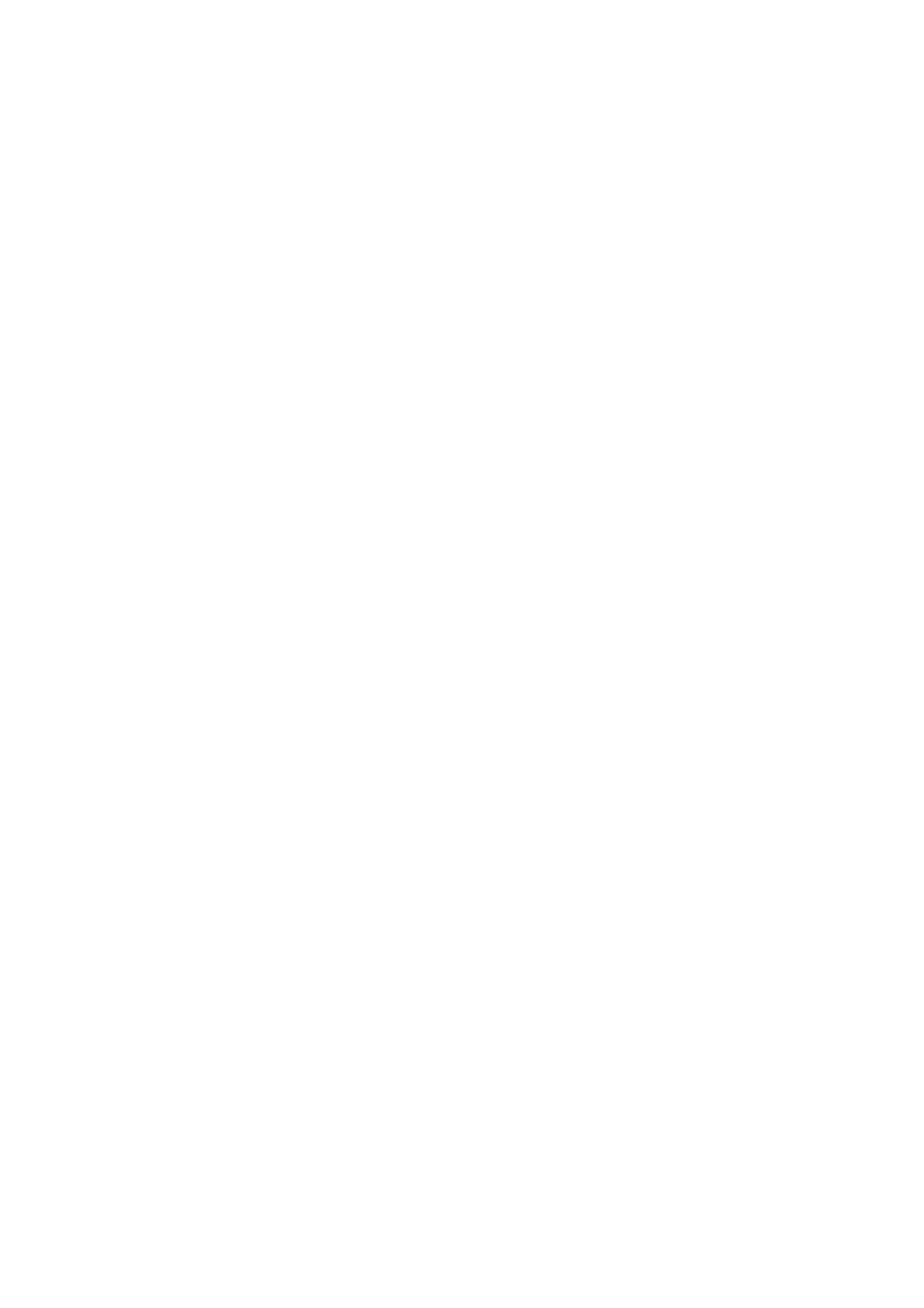### **CHAPTER 195**

### **WIDOWS' AND CHILDREN'S PENSIONS ACT**

### ARRANGEMENT OF SECTIONS

#### *Section*

- 1. Short title and application.
- 2. Interpretation.
- 3. Application of Act to existing and future public officers.
- 3A. Application of Act to officers compulsorily transferred from other public service.
- 4. Application of Act to female public officers.
- 5. Power to grant widow's and children's pensions.
- 6. Qualifications for pensions under this Act to depend on eligibility under the Pensions Act and Pensions Regulations.
- 7. Computation of basic pension.
- 8. Widow's pensions not to be granted in certain circumstances.
- 9. Bankruptcy of widow.
- 10. Payment of widow's pension in cases of failure to maintain children.
- 11. Beneficiaries under children's pensions.
- 12. Rate and mode of payment of children's pensions in the cases of monogamous marriages.
- 12A. Rate and mode of payment of children's pensions in cases of polygamous marriages.
- 13. Periodical contributions.
- 14. Return of periodical contributions.
- 15. Contributions by reduction in pension or gratuity.
- 16. Contributions payable in respect of re-employed pensioner.
- 17. Information to be furnished.
- 18. Penalty for non-compliance.
- 19. Mode of making election.
- 20. Proof of claims to pension.
- 21. Pension not to be assigned.
- 22. Effect of certain nullity decrees.
- 23. Financial provisions.
- 24. Application of the Schedule to this Act in respect of certain officers.
- 25. Cap. 192, Cap. 193, Cap. 194 to cease to apply to certain public officers.
- 26. Questions to be determined by the President.

SCHEDULE - SUPPLEMENTARY PROVISIONS IN RELATION TO CONTRIBUTIONS BY CERTAIN PUBLIC OFFICERS AND MATTERS CONNECTED THEREWITH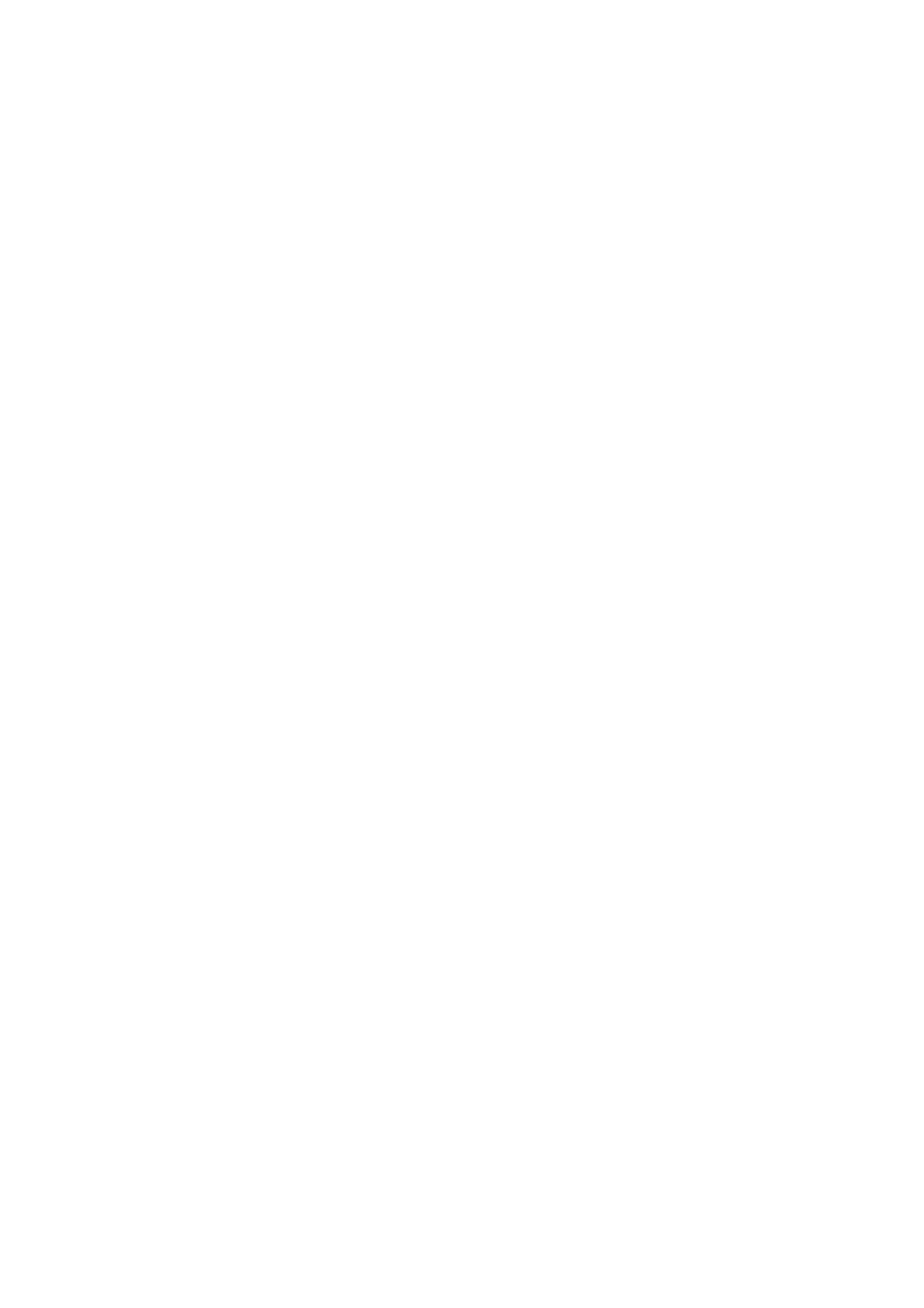#### **CHAPTER 195**

#### **WIDOWS' AND CHILDREN'S PENSIONS ACT**

[*Date of assent: 24th November, 1965*.]

[*Date of commencement: 1st January, 1966*.]

**An Act of Parliament to make provision for granting pensions to widows and children of deceased public officers; and for purposes incidental thereto and connected therewith** 

[L.N. 344/1965, Act No. 4 of 1971, Act No. 7 of 1977, Act No. 8 of 2012.]

#### **1. Short title and application**

- (1) This Act may be cited as the Widows' and Children's Pensions Act.
- (2) This Act shall not apply to public officers who are not citizens of Kenya.

#### **2. Interpretation**

(1) In this Act, except where the context otherwise requires—

**"the authorized officer"** means the Permanent Secretary who exercises supervision over the department concerned or over the department in which the public officer concerned holds a post, as the case may be, and in the case of the Judicial Department and the Office of the Attorney-General means the Attorney-General;

**"child"** includes a posthumous child, a stepchild and a child adopted in accordance with the law (including recognized customary law) of the place where the person adopting such child was resident at the time of the adoption, but does not include an illegitimate child;

**"children's pension"** means a pension granted under this Act to the children of a deceased public officer;

**"Commission"** means the Teachers Service Commission established under section 3 of the Teachers Service Commission Act (Cap. 212);

**"medical grounds"** in relation to the retirement of a public officer means—

- (a) in the case of retirement from the public service under the Government the circumstances described in section 6 (e) of the Pensions Act (Cap. 189); or
- (b) in the case of retirement from other public service, the circumstances described in any provision corresponding to section 6 (e) of the Pensions Act of the law or regulations of the public service in which he is last employed;

**"other public service"** means public service not under the Government and service in an unaided school of a person who is not employed by the Commission as a teacher;

**"pensionable office"**, *deleted by Act No. 4 of 1971, s. 2*;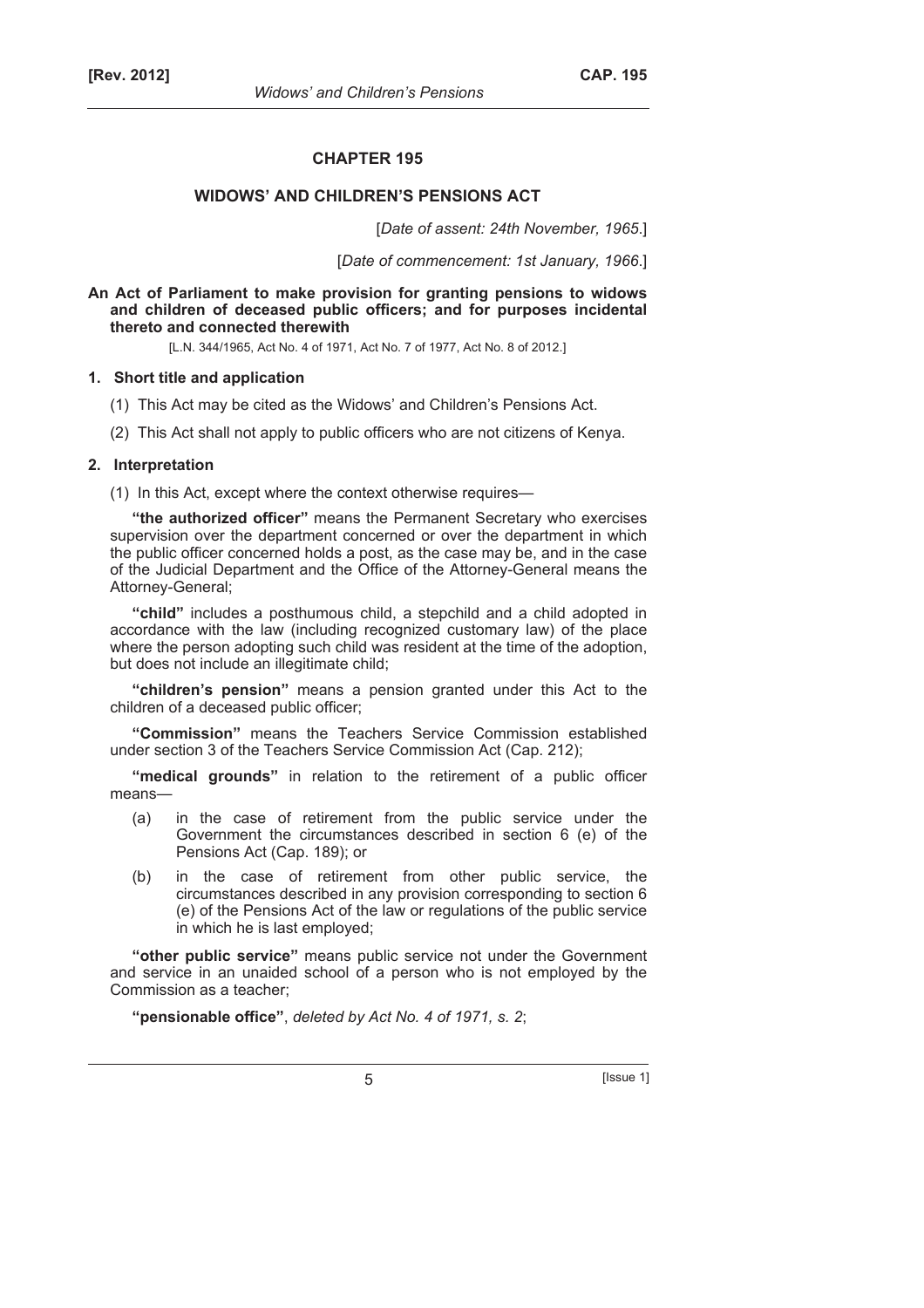**"pensionable emoluments"**, **"pensionable office"** and **"public service"** have the meanings assigned to those expressions in section 2 of the Pensions Act (Cap. 189);

**"pensionable service"** and **"qualifying service"** have the meanings assigned to those expressions in regulation 2 of the Pensions Regulations;

**"Pensions Act"** means the Pensions Act (Cap. 189);

**"Pensions Regulations"** means the Pensions Regulations contained in the First Schedule to the Pensions Act;

**"public officer"** means a male or female person serving, whether on probation or not, in the public service on pensionable terms and a male or female teacher employed by the Commission, whether on probation or not, on pensionable terms;

**"Scheduled Government"** and **"service in the group"** have the meanings assigned to those expressions in regulation 8 of the Pensions Regulations;

**"service of the Government"** or **"service under the Government"** means—

- (a) such service as so defined in section 2 of the Pensions Act; and
- (b) in the case of a teacher employed by the Commission, such approved service as is deemed to be service of the Government under section 22(1) of the Pensions Act;

**"teacher"** means a male or female person who, being a citizen of Kenya, is employed by the Commission as a teacher and whose service as such is pensionable under the Pensions Act;

**"transferred public officer"** means a public officer transferred to or from public service under the Government from or to other public service;

**"unaided school"** means a school in Kenya which is not receiving grants out of the public funds of the Government or of a local authority;

**"widow's pension"** means a pension granted under this Act to a widow;

**"wife"** includes, in the case of an officer under whose religion or tribal custom polygamy is lawful, any person to whom the officer is lawfully married in accordance with the tenets of that religion or tribal custom; and in any such case the amount of any pension, gratuity or other allowance for which a wife is eligible under this Act shall be divided equally among all such wives during the period in which there is more than one wife eligible therefor; and **"widow"** shall be construed accordingly.

(2) (a) A person shall, for the purposes of this Act, be deemed to be in his period of childhood and full-time education while either—

(i) he is under the age of sixteen; or

 $[|$ Ssue 1 $|$  6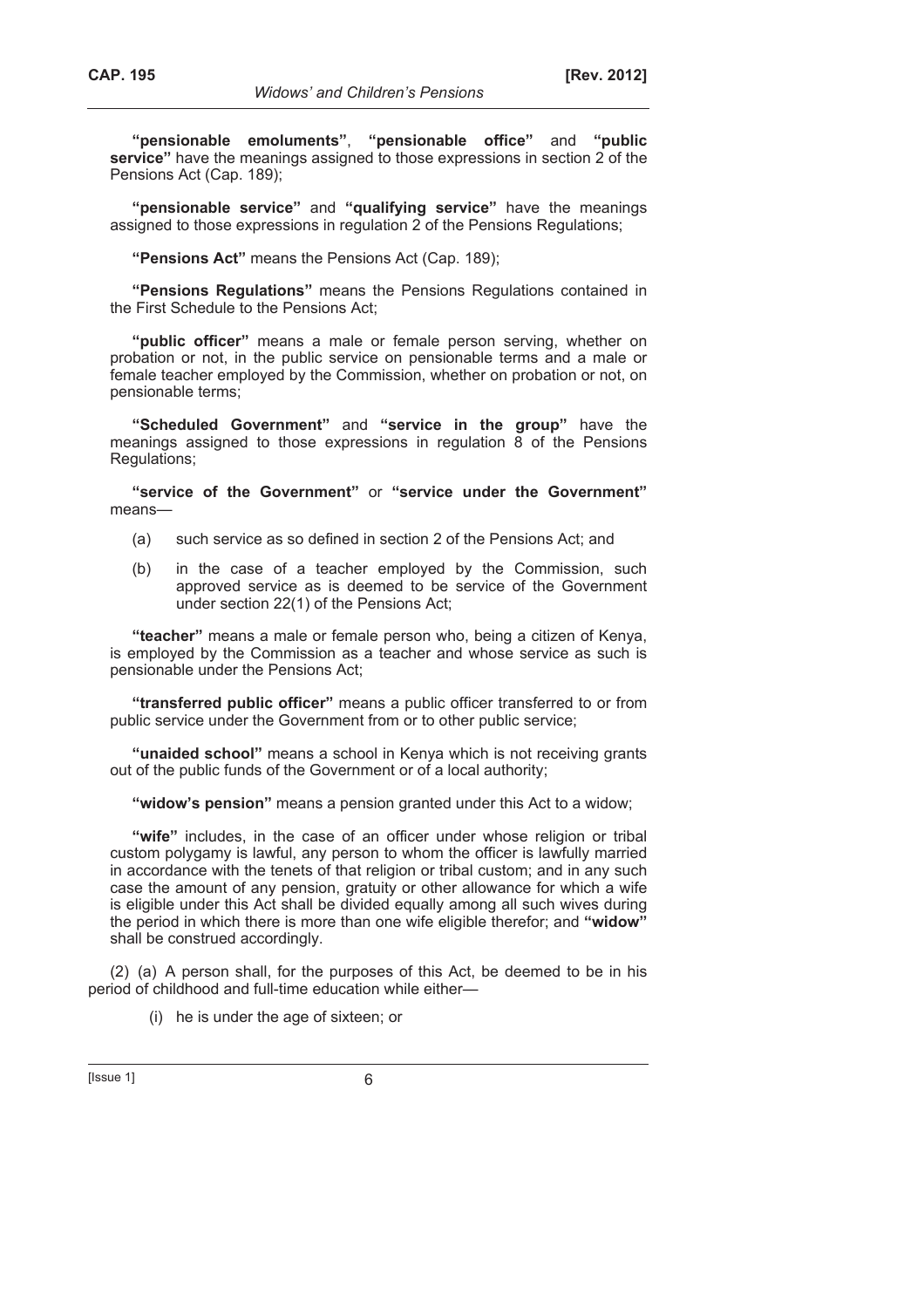(ii) he is receiving and has since the age of sixteen continuously received full-time instruction at any university, college, school or other educational establishment.

(b) As respects any period during which the conditions specified in paragraph (a)(ii) of this subsection are not satisfied in relation to a person, the President may, if he is satisfied that the person's full-time education ought not to be regarded as completed, direct either—

- (i) that such period shall be ignored; or
- (ii) that such period shall be so ignored and shall also be treated as part of his full-time education for all the other purposes of this Act, except for such purposes, if any, as may be specified.

(3) Any reference in this Act to a person ceasing to be a public officer includes a reference to the death of that person while in the public service.

### [Act No. 4 of 1971, s. 2.]

### **3. Application of Act to existing and future public officers**

- (1) This Act shall apply to—
	- (a) every male public officer in the service of the Government at the date of commencement of this Act who elects, within three months next following that date or such later date as the President may in any particular case approve, that this Act shall apply to him;
	- (b) every male public officer not being a teacher appointed to service under the Government or transferred thereto from other public service after the date of commencement of this Act;
	- (c) every male teacher who is in the employ of the Commission on such date as the President may, by order, appoint and who elects, within three months next following that date or such later date as the President may in any particular case approve, that this Act shall apply to him; and
	- (d) every male teacher who enters into the employment of the Commission after the date appointed under paragraph (c) of this subsection.

(1A) This Act shall not apply to—

- (a) an officer or a teacher who, at the commencement of the Public Service Superannuation Scheme Act, 2012, is employed in the public service on permanent and pensionable establishment and has not attained the age of forty-five years;
- (b) an officer or a teacher appointed to the service of the Government after the commencement of the Public Service Superannuation Scheme Act, 2012; or
- (c) an officer or a teacher in the service of the Government at the commencement of the Public Service Superannuation Scheme Act, 2012, who elects within such period as may be specified by or under that Act, that the provisions of that Act shall apply to him.

(2) Any unmarried male public officer who has not elected that this Act shall apply to him under paragraph (a) or (c) of subsection (1) of this section and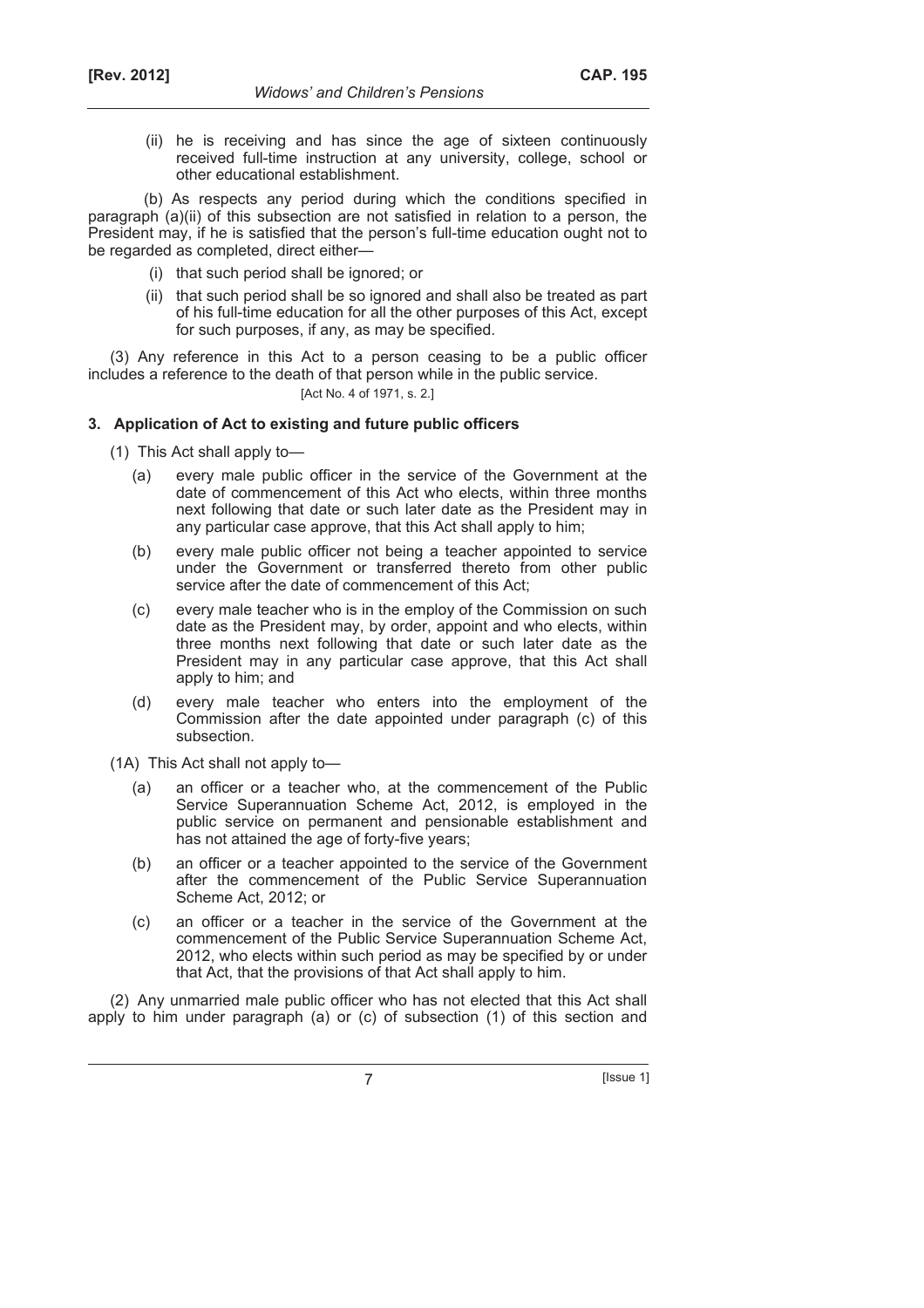subsequently marries may within a period of three months next following the date of his marriage elect that this Act shall apply to him.

[Act No. 4 of 1971, s. 3, Act No. 8 of 2012, s. 58.]

#### **3A. Application of Act to officers compulsorily transferred from other public service**

Notwithstanding anything to the contrary contained in paragraphs (b) or (d) of subsection (1) of section of this Act, this Act shall not apply to any male public officer who, in the opinion of the President, has been compulsorily transferred to service under the Government or into the employment of the Commission, from other public service, unless such officer elects within three months next following the date of his transfer or such later date as the President may in any particular case approve, that this Act shall apply to him:

Provided that in the case of male public officers who, in the opinion of the President, were compulsorily transferred to service under the Government from other public service between the date of the commencement of this Act and 31st October, 1977, any such male public officer may before 1st January, 1978, elect that this Act shall not apply to him and on his so electing the amount of all contributions already paid by him shall be refunded to him without interest.

[Act No. 7 of 1977, s. 2.]

# **4. Application of Act to female public officers**

(1) A female public officer holding a pensionable office may on proof, to the satisfaction of the President, that her husband is wholly or mainly dependent on her elect in accordance with section 3 of this Act, that this Act shall apply to her.

(2) Where this Act applies to a woman by reason of an election under this section all the provisions of this Act shall apply to her as if references to a male person who is or was a public officer include references to her, and as if any reference to the wife or widow of such a person includes a reference to her husband or her widower:

Provided that—

- (i) where she leaves a widower, the President may direct that section 12(2) of this Act shall apply to any children's pension payable in respect of her service to the exclusion of section 12(3) of this Act notwithstanding that some or all of the persons for whose benefit the pension can enure were not at the time of her death in the care of some person other than the widower; and
- (ii) if her husband dies and she remarries, the subsequent marriage and the children thereof shall not be taken into account for purposes of this Act unless she proves while she is still a public officer, to the satisfaction of the President that her husband by that marriage is wholly or mainly dependent on her.

# **5. Power to grant widow's and children's pensions**

Subject to the provisions of this Act, the President shall on the death of a person to whom this Act applies (hereinafter in this Act referred to as the deceased) grant, in respect of his service—

(a) where he leaves a widow, a widow's pension to that widow; and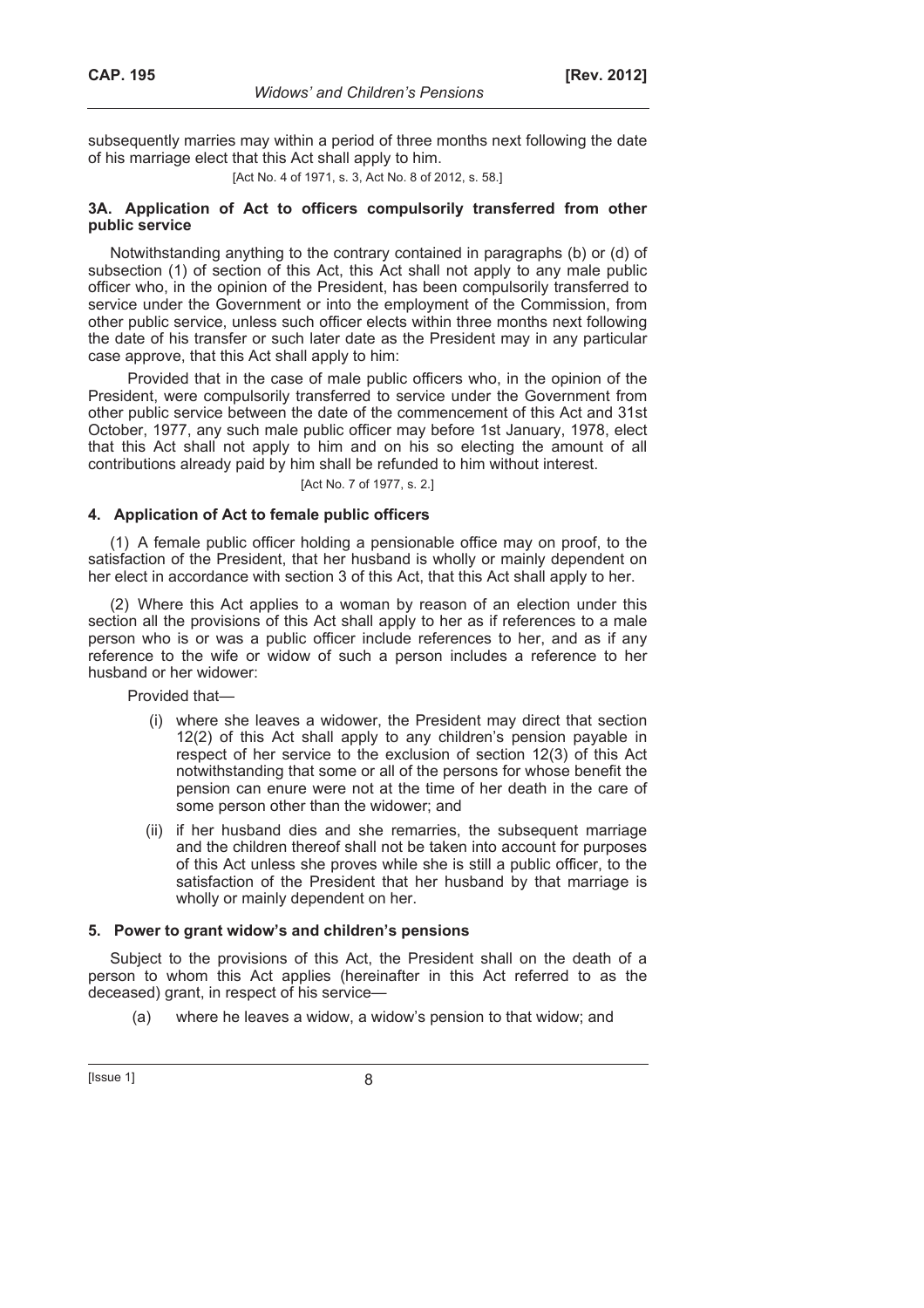(b) where he had a wife (whether or not the marriage continued until his death and whether or not a widow's pension is or can be granted), a children's pension for the benefit of the children of the marriage and of such other children of his or hers as may qualify for a benefit under section 11 of this Act:

Provided that no marriage of the deceased which takes place after he has ceased to be a public officer shall be taken into account for the purposes of this Act and accordingly any reference in this Act to a wife, the widow or the children shall be construed strictly in relation to a marriage other than a marriage referred to in this proviso.

#### **6. Qualifications for pensions under this Act to depend on eligibility under the Pensions Act and Pensions Regulations**

A pension shall not be granted under this Act unless—

- (a) the deceased had become eligible for the grant of a pension (other than a pension under regulation 25 of the Pensions Regulations) under the Pensions Act (Cap. 189), whether such a pension had actually been granted or not; or
- (b) the deceased would have become eligible for the grant of a pension under the Pensions Act if the provisions of regulation  $4$  of the Pensions Regulations (which relate to the minimum qualifying service) had not been applicable to him; or
- (c) the deceased was still serving as a public officer at the time of his death and would, if
	- he had then retired on medical grounds and either been confirmed in a pensionable office before his death or, if he had not been confirmed in a pensionable office, he had been so confirmed; and
	- (ii) in either case, the provisions of regulation 4 of the Pensions Regulations (which relates to minimum qualifying service) had not been applicable to him and he had completed at least one month's pensionable service,

have become eligible for the grant of a pension.

# **7. Computation of basic pension**

(1) Where the deceased was serving as a public officer in the service of the Government at the time of his death or had retired from that service in the circumstances described in paragraphs (c), (d) or (e) of section 6 of the Pensions Act (Cap 189) and at the time of his death or retirement, his pensionable service was less than twenty years, his basic pension shall—

- (a) if his pensionable service had been wholly under the Government, be computed as if it had been pensionable service for a period of twenty years or if it would have been for a shorter period than twenty years if he had died or retired at the age of fifty (or at the age of fiftyseven if he held the office of a judge of the High Court at the time of his death or retirement), for such shorter period;
- (b) if his pensionable service had not been wholly under the Government, be increased by an amount equal to the difference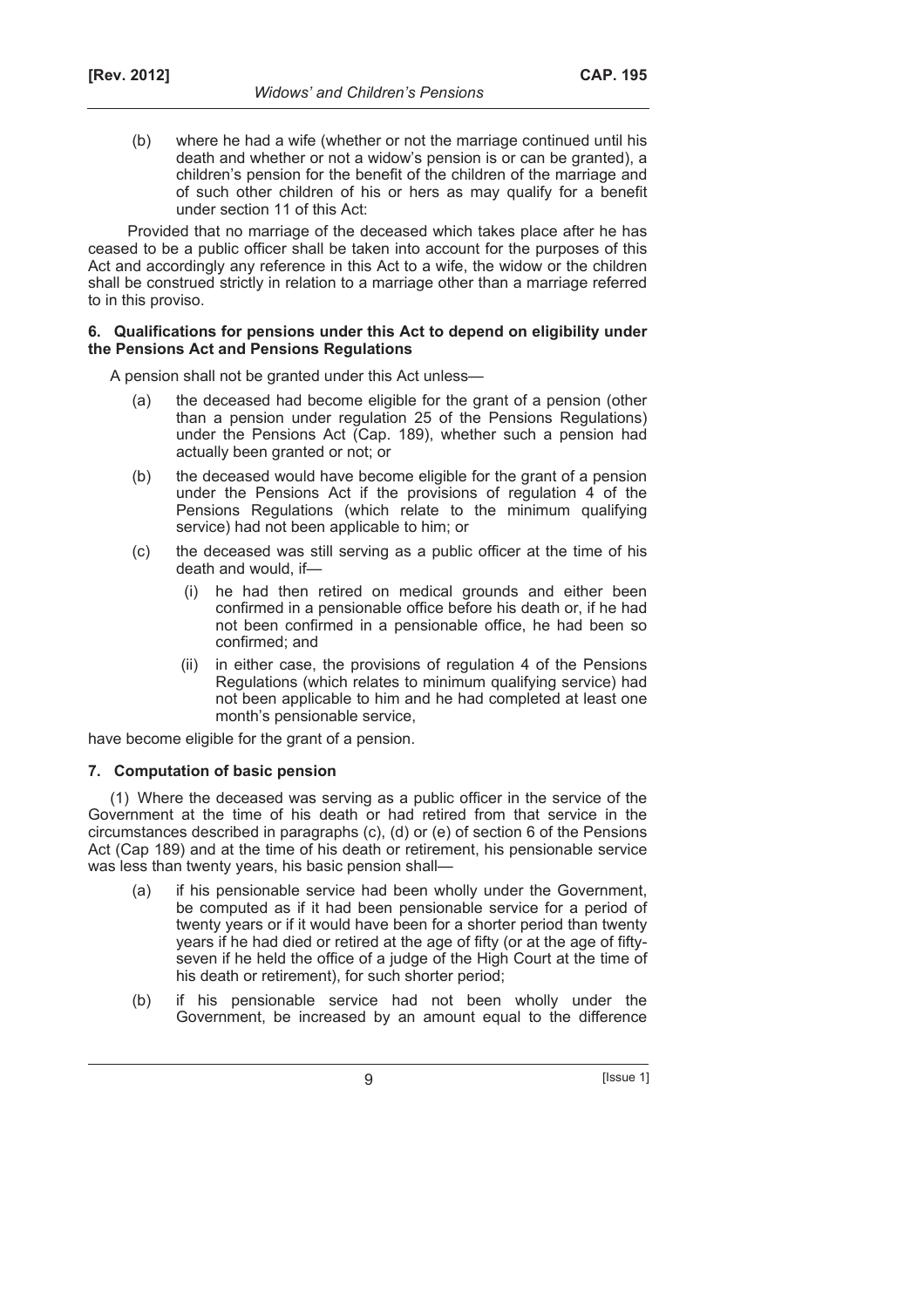between the pension for which he would have been eligible if his pensionable service had been wholly under the Government and paragraph (a) of this subsection had applied to him and the pension for which he would have been eligible if his pensionable service had been wholly under the Government and paragraph (a) of this subsection had been left out of account;

 (c) if his pensionable service had not been wholly under the Government and in respect of his other public service prior to his first transfer to public service under the Government he had had no opportunity of contributing to a widow's and orphans' pension scheme provided for under any written law or to the Oversea Superannuation Scheme be computed as if his pensionable service had commenced on the day on which he was first transferred from other public service to service under the Government and paragraph (a) of this section applied to him.

(2) In this Act references to the basic pension of an officer mean the pension for which, under the Pensions Act, he was eligible on the date of his death (whether such a pension or any other pension had actually been granted or not) or, as the case may be, for which he would have been eligible, calculated, in either case with reference to his pensionable service only, and any abatement, addition or other pension or allowance which may or might be made under the provisions of the Pensions Act shall be left out of account.

#### [Act No. 4 of 1971, s. 4.]

#### **8. Widow's pensions not to be granted in certain circumstances**

- (1) A widow's pension shall not be granted if—
	- (a) the widow was at the time of the death of the deceased cohabiting with a person other than the deceased; or
	- (b) after the death of the deceased the widow remarries or cohabits with any person,

and if, after the grant of a widow's pension a widow remarries or cohabits with any person, the pension shall cease as from the date of remarriage or the commencement of cohabitation:

Provided that where—

- (i) a pension is withheld or ceases under this section; and
- (ii) the President is satisfied at a subsequent date that the subsequent marriage or cohabitation has come to an end, or that there are compassionate grounds for the payment of a pension notwithstanding that marriage,

the President may grant or regrant the pension as from that date.

(2) A widow's pension shall not be granted if the deceased's death occurs within twelve months of the marriage and there are no children born of the marriage:

Provided that the President may, if he is satisfied that there are compassionate grounds, grant a pension.

(3) Subject to the provisions of subsections (1) and (2) of this section, a widow's pension shall be paid in respect of the whole period from the death of the deceased to the death of the widow.

 $[|$  Issue 1 $]$  10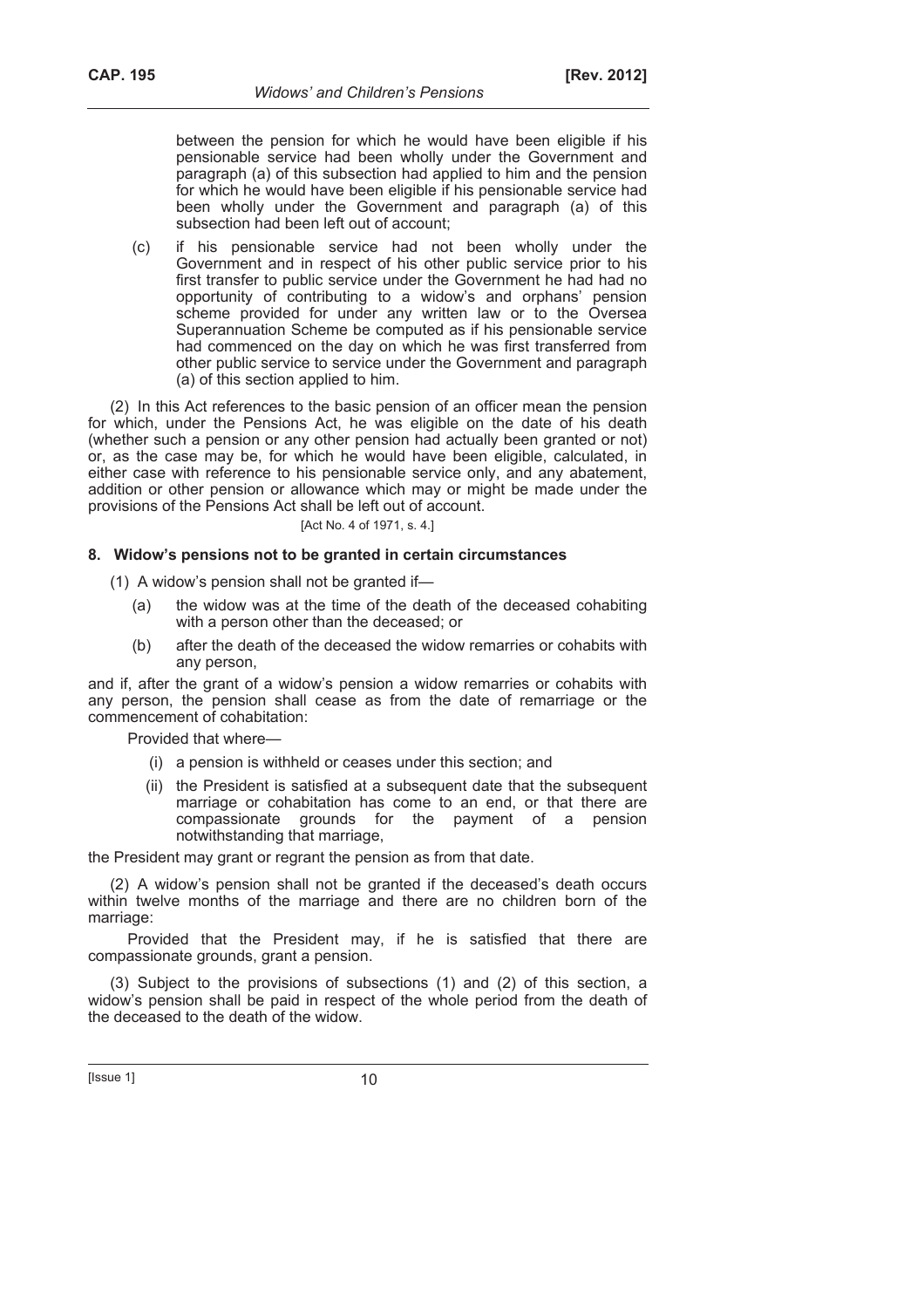(4) The annual rate of a widow's pension shall amount to one-third of the rate of the pension of the deceased.

(5) Where the annual rate of the widow's pension is less than twelve pounds, the President may, on the application of the widow within three months next following the grant of the pension or within such longer period as the President may in any particular case approve, commute the pension by paying to her a sum which, according to actuarial tables prepared from time to time by an actuary appointed by the President, is actuarially equivalent, at the date of payment, to the value of the pension.

(6) In this section, subject to section 7 of this Act, **"the rate of the pension of the deceased"** means—

- (a) in the case of a public officer who has married under any religious or tribal custom according to which polygamy is lawful, that amount of the basic pension of such officer as is proportionate to the number of wives had by the deceased; and
- (b) in any other case, the annual rate of the basic pension of the deceased.

(7) For the purposes of this Act, the annual rate of pension for which any widow is eligible on the death of a public officer (whether such pension is actually granted or not) or, as the case may be, she could have been granted had she been so eligible, shall be regarded as separate and distinct, and shall not be affected by any change whatsoever in the number of his widows eligible for a pension.

[Act No. 4 of 1971, s. 5.]

#### **9. Bankruptcy of widow**

If a person to whom a widow's pension has been granted is adjudicated bankrupt, or is declared insolvent by any competent court, such pension shall cease as from the date of the bankruptcy or insolvency:

Provided that where a pension ceases under this section the President may, from time to time, during the remainder of her life, or during such shorter period or periods either continuous or discontinuous as he deems fit, authorise the payment to such widow of an allowance at a rate not exceeding the rate of such pension, or the President may, in such manner and at such time as he thinks fit, authorize the application of such allowance for the maintenance and personal support of such widow.

#### **10. Payment of widow's pension in cases of failure to maintain children**

Where the deceased leaves a widow who deserts, abandons or fails to maintain a child whom she is bound by law to maintain, the President may direct that such portions of the widow's pension as he thinks fit shall be paid to such person as he may direct and be applied by that person for the benefit of the child.

#### **11. Beneficiaries under children's pensions**

(1) A children's pension shall be granted if, and be paid so long as and whenever, there are persons for whose benefit it can enure.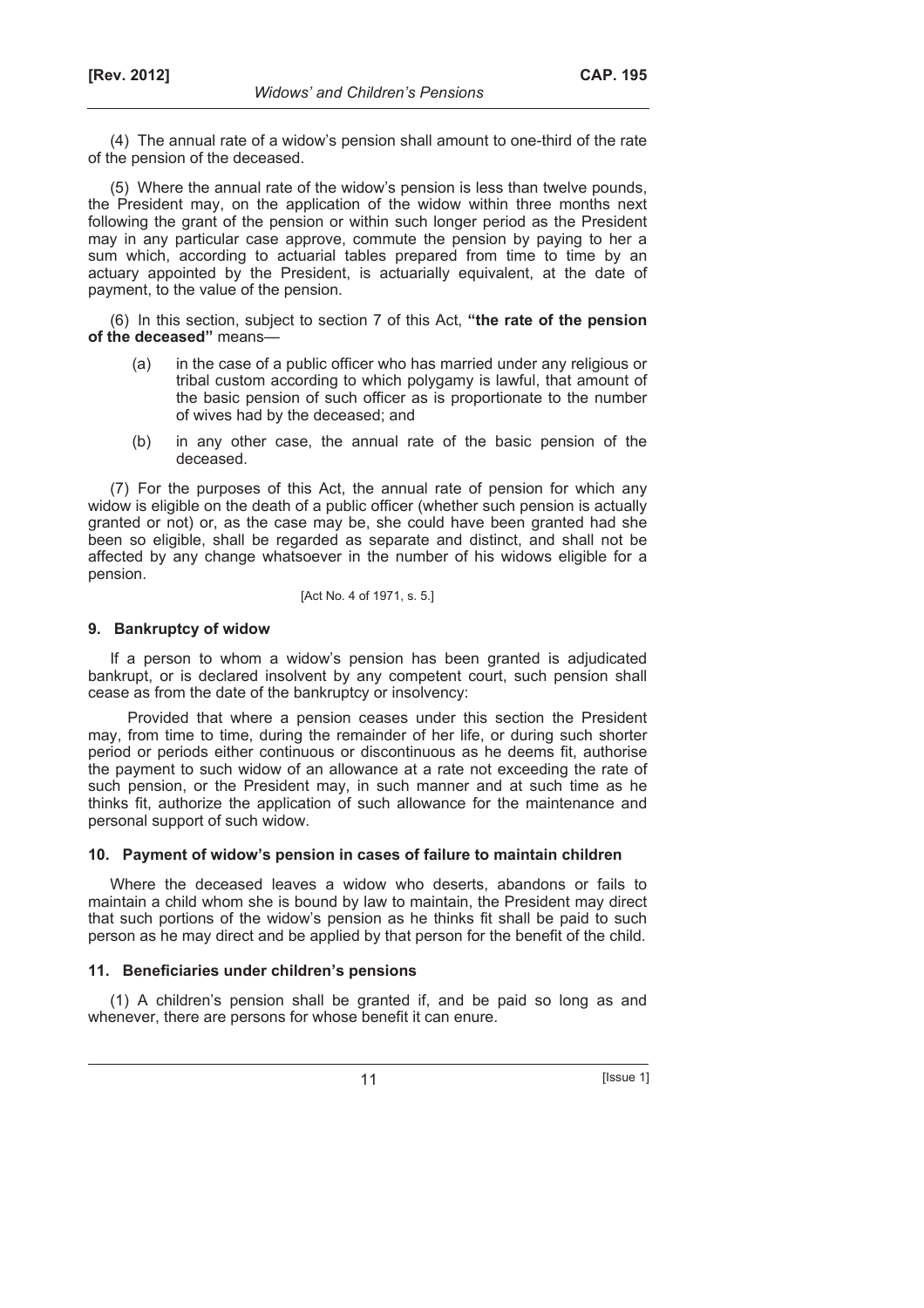(2) Subject to subsection (3) of this section, the persons for whose benefit a children's pension can enure are the children of the deceased or of any wife of his who are for the time being in their period of childhood and full-time education.

- (3) A children's pension shall not enure—
	- (a) for the benefit of any child conceived after the deceased has ceased to be a public officer;
	- (b) for the benefit of any child by reason that he is the adopted child of the deceased if he was adopted after the termination of the deceased's last marriage or after the deceased had ceased to be a public officer;
	- (c) for the benefit of any child by reason that he is the child of a wife of the deceased if he was born or became her child after the termination of the marriage or after the deceased had ceased to be a public officer;
	- (d) for the benefit of any child by reason that—
		- (i) he is the adopted child of the deceased; or
		- (ii) he is the stepchild of the deceased and a child of a wife of his; or
		- (iii) he is the stepchild or adopted child of a wife of the deceased,

 unless he was wholly or mainly dependent on the deceased at the time of death;

 (e) for the benefit of a female child who at the time of the death of the deceased was married or was cohabiting with any person, and, if after the death of the deceased, a female child marries or cohabits with any person, she shall thereupon cease to be a person for whose benefit a children's pension can enure:

Provided that where—

- (i) a pension does not enure for the benefit of a person by virtue of this paragraph; and
- (ii) the President is satisfied at a subsequent date that the marriage or cohabitation has come to an end or that there are compassionate grounds for permitting the pension to enure for her benefit notwithstanding the marriage or cohabitation,

the President may, if he thinks fit, grant the pension, or as the case may be, permit the pension to enure for her benefit, as from that date.

# [Act No. 4 of 1971, s. 6.]

#### **12. Rate and mode of payment of children's pensions in cases of monogamous marriages**

(1) Subject to the provisions of this Act, where a deceased officer has not married under any religious or tribal custom according to which polygamy is lawful, only one children's pension shall be granted in respect of the service of the deceased, but—

 (a) the rate thereof may vary according to the number of persons for whose benefit it can for the time being enure; and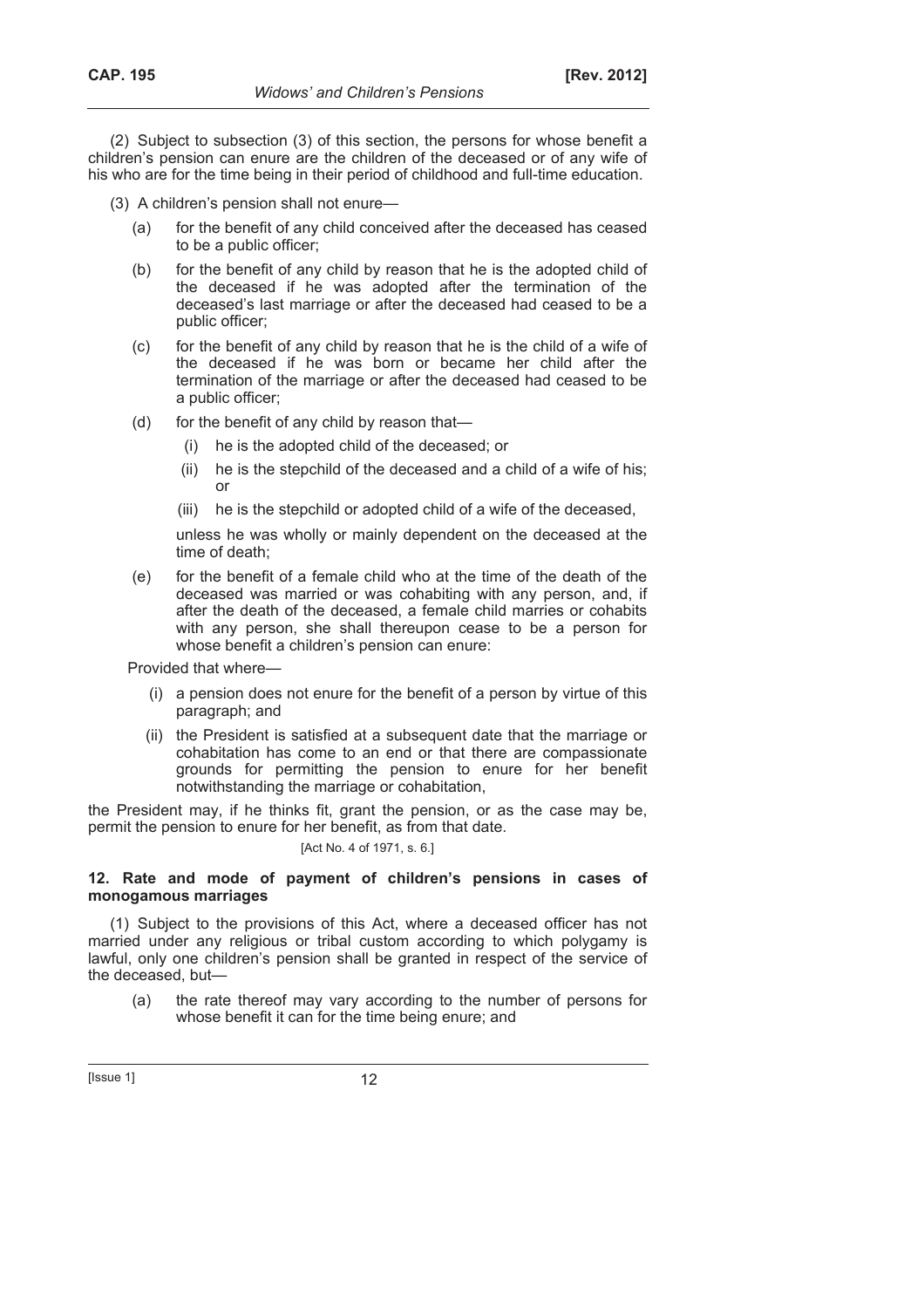- (b) it shall be paid to such person or persons as the President may from time to time direct, and different parts thereof may be directed to be paid to different persons; and
- (c) the person to whom all or any part thereof is paid shall apply the sum paid to him, without distinction, for the benefit of all the persons for whose benefit the pension can for the time being enure or for the benefit of such of them as the President may from time to time direct.

(2) When the deceased leaves no widow, and, if he leaves a widow, after her death, the annual rate of a children's pension—

- (a) while the persons for whose benefit it can enure are two or more in number, shall amount to one-half of the rate of the pension of the deceased;
- (b) while there is only one such person shall amount to one-quarter of the rate of the pension of the deceased.

(3) Subject to subsection (4) of this section, where the deceased leaves a widow, the annual rate of a children's pension during her life, while there are one or more persons for whose benefit it can enure shall amount to one-sixth of the rate of the pension of the deceased:

Provided that—

- (i) where all the persons for whose benefit a children's pension can enure were at the time of death of the deceased in the care of some person other than the widow, the President may, if he thinks fit, direct that subsection (2) of this section shall apply notwithstanding that the widow is still alive; and
- (ii) where some but not all of those persons were at that time in the care of some person other than the widow, the annual rate of the children's pension shall, if the President thinks fit, amount to the sum of the rate to which it might have amount to the sum of the rate to which it might have amounted if those persons were left out of account and the rate to which it might have amounted if the widow were dead and the other persons were left out of account, so however, that in no case shall the annual rate of the pension amount to more than one-third of the rate of the pension of the deceased.

(4) Notwithstanding anything in the preceding provisions of this section, where the deceased leaves a widow and no widow's pension is granted to her or if one is granted to her it ceases to be paid before her death, no children's pension shall be payable as respects any period comprised within the lifetime of the widow or within the time in respect of which no widow's pension is payable, as the case may be, unless the President directs that such a pension shall be so payable, but if the President does so direct, he may, if he thinks fit, further direct that subsection (2) of this section shall apply as respects any such period notwithstanding that the widow is alive.

(5) (a) Where the annual rate of a children's pension is less than twelve pounds, the President may, on the application of any person made within three months next following the grant of the pension or within such longer period as the President may in any particular case approve, commute the pension by paying to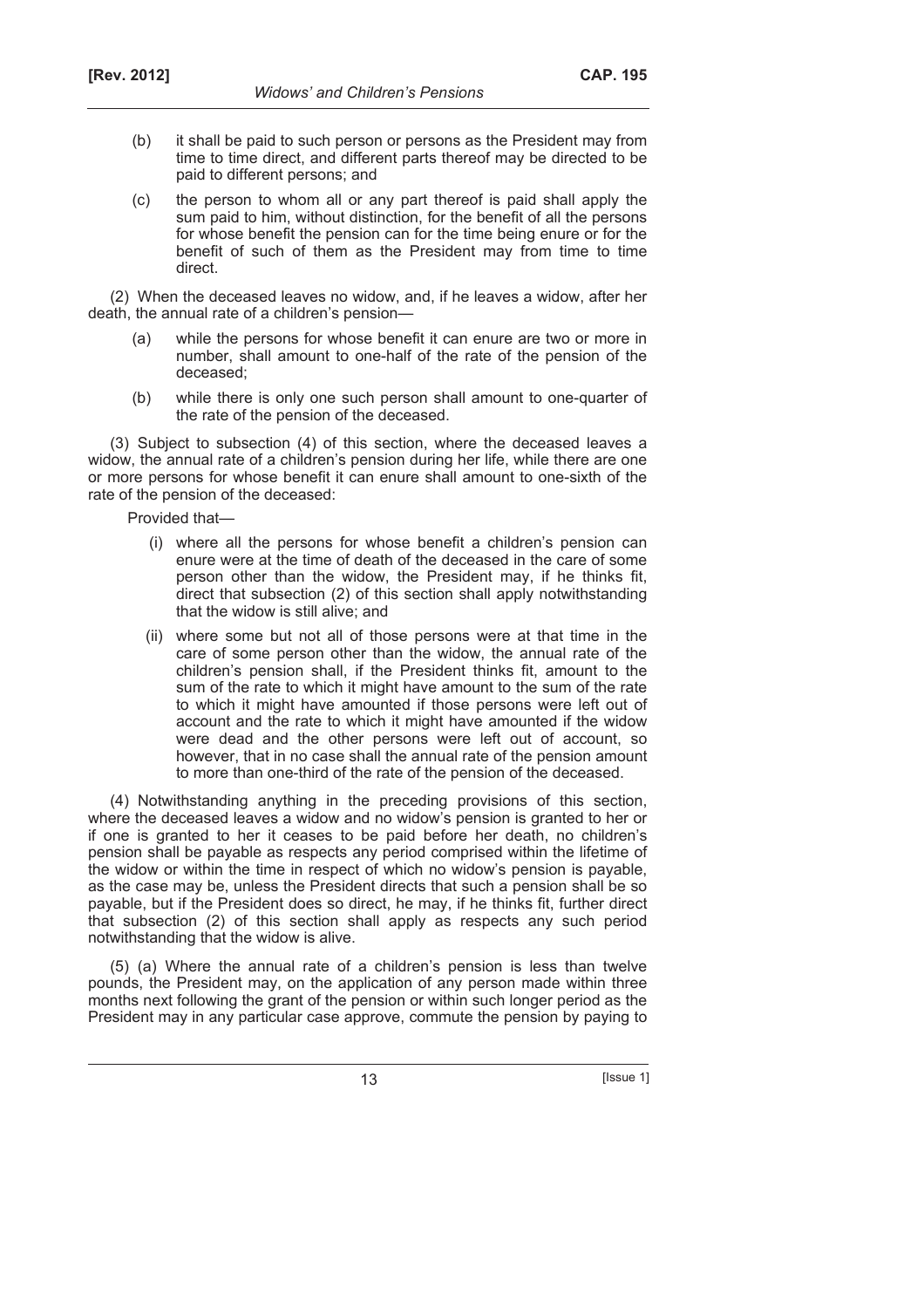such person or persons, as he thinks fit, a sum which, according to actuarial tables to be produced from time to time by an actuary appointed by the President is actuarially equivalent, at the date of payment, to the value of the pension.

(b) The provisions of this subsection shall not apply where a widow's pension has been granted and the aggregate of the annual rates of the widow's pension and the children's pension exceeds twelve pounds.

(6) In this section, subject to section 7 of this Act the expression **"the rate of pension of the deceased"** means the annual rate of the basic pension of the deceased.

#### [Act No. 4 of 1971, s. 7.]

### **12A. Rate and mode of payment of children's pensions in cases of polygamous marriages**

(1) Subject to the provisions of this Act, where a deceased public officer has married under any religious or tribal custom according to which polygamy is lawful only one children's pension shall be granted in respect of the service of the deceased to his children by his marriage to each wife of his, but—

- (a) the rate thereof may vary according to the number of children by that marriage for whose benefit it can for the time being enure; and
- (b) it shall be paid to such person or persons as the President may from time to time direct, and different parts thereof may be directed to be paid to different persons; and
- (c) the person to whom all or any part thereof is paid shall apply the sum paid to him, without distinction, for the benefit of all the persons for whose benefit the pension or part thereof can for the time being enure or for the benefit of such of them as the President may from time to time direct.

(2) A children's pension granted in respect of the children of the deceased by his marriage with any wife of his—

- (a) shall be regarded as being separate and distinct from the children's pension granted in respect of his children by any other marriage;
- (b) shall not be affected by the death of a widow of any other marriage;
- (c) shall not be affected by any change whatsoever in the number of children by any other marriage.

(3) When, by his marriage with any wife of his, the deceased leaves no widow, and, if he leaves such a widow, after her death, the annual rate of children's pension payable in respect of the children of that marriage—

- (a) while there is only one person for whose benefit it can enure, shall amount to seventy-five per centum of the basic family pension;
- (b) while there are two persons for whose benefit it can enure, shall amount to one hundred per centum of the basic family pension;
- (c) while there are three persons for whose benefit it can enure, shall amount to one hundred and twenty-five per centum of the basic family pension;
- (d) while there are four or more persons for whose benefit it can enure, shall amount to one hundred and fifty per centum of the basic family pension.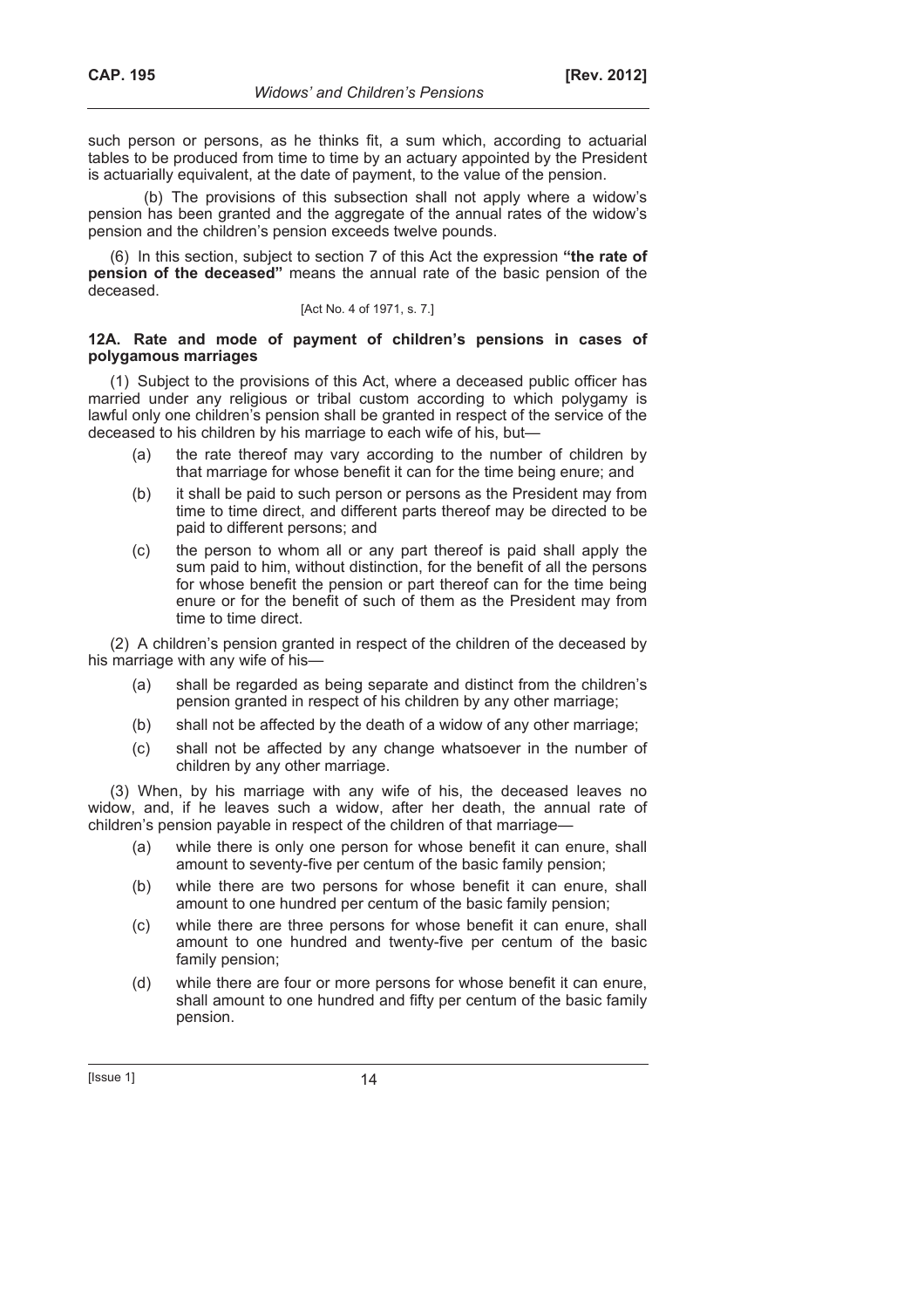(4) Subject to subsection (5) of this section, where the deceased leaves a widow of any marriage of his, the annual rate of the children's pension payable during the life of the widow in respect of the children of that marriage—

- (a) while there is only one person for whose benefit it can enure, shall amount to twenty-five per centum of the basic family pension;
- (b) while there are two persons for whose benefit it can enure, shall amount to fifty per centum of the basic family pension;
- (c) while there are three or more persons for whose benefit it can enure, shall amount to seventy-five per centum of the basic family pension:

Provided that—

- (i) where all the persons for whose benefit a children's pension can enure were at the time of the death of the deceased in the care of some person other than that widow, the President may, if he thinks fit, direct that subsection (3) of this section shall apply notwithstanding that the widow is still alive; and
- (ii) where some but not all of those persons were in the care of some person other than that widow, the annual rate of the children's pension shall, if the President so directs, amount to the sum of the rate to which it might have amounted if those persons were left out of account and the rate to which it might have amounted if the widow were dead and the other persons were left out of account, so, however, that in no case shall the annual rate of such pension amount to more than the basic family pension.

(5) Notwithstanding anything in the preceding provisions of this section, where the deceased by his marriage with any wife of his leaves a widow and no widow's pension is granted to her or, if such a pension is granted, it ceases to be paid before her death, no children's pension shall be payable as respects any period comprised within the lifetime of that widow or within the time in respect of which no widow's pension is payable, as the case may be, unless the President directs that such a pension shall be so payable, but if the President does so direct he may, if he thinks fit, further direct that subsection (3) of this section shall apply as respects any such period notwithstanding that the widow is still alive.

(6) Where the annual rate of a children's pension is less than two hundred and forty shillings, the President may, on the application of any person made within three months next following the grant of the pension, or within such longer period as the President may in any particular case approve, commute the pension by paying, to such person or persons as he may think fit, a sum which, according to actuarial tables to be produced from time to time by an actuary appointed by the President, is actuarially equivalent at the date of payment to the value of the pension:

Provided that the provisions of this subsection shall not apply where a widow's pension has been granted and the aggregate of the annual rates of the widow's pension and the children's pension in respect of children of the marriage of that widow and the deceased exceeds two hundred and forty shillings.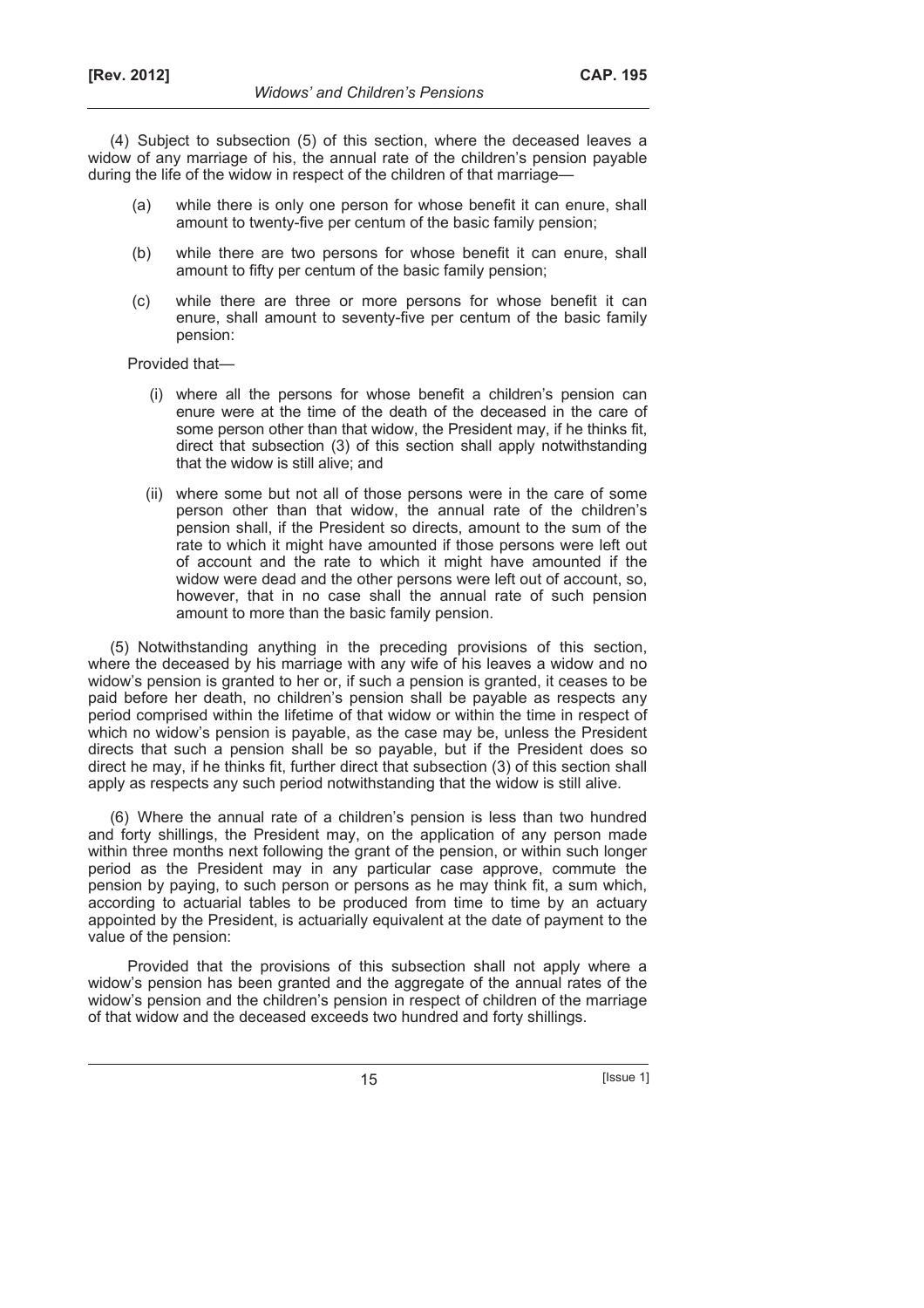(7) Subject to the provisions of section 11 of this Act, for the purposes of this section—

- (a) any person for whose benefit a children's pension can enure by reason that he is—
	- (i) the stepchild of the deceased and the child of a wife of the deceased; or
	- (ii) the stepchild or adopted child of a wife of the deceased,

shall be regarded as a child of the marriage of the deceased and that wife;

 (b) the stepchild or adopted child of the deceased shall be regarded as the child of the marriage of the deceased with that wife who is, or if dead would have been if alive, required in accordance with the tenets of her religion or tribal custom to assume responsibility for maintaining that child after the death of the deceased.

(8) In this section **"basic family pension"** means one-third of the rate of the basic pension of the deceased public officer divided by the number of marriages contracted by him.

[Act No. 4 of 1971, s. 8.]

#### **13. Periodical contributions**

(1) Every public officer—

- (a) who makes an election under section 3 of this Act shall at the same time elect whether or not to make contributions under this section;
- (b) to whom this Act automatically applies shall make contributions under this section as from the date when this Act so applies.

(2) Contributions by a public officer under this section—

- (a) shall be equal to two per centum of the amount of the annual pensionable emoluments from time to time enjoyed by him; and
- (b) shall be payable in respect of his pensionable emoluments—
	- (i) from the date as from which his election to pay contributions becomes effective until he ceases to be a public officer under the Government; and
	- (ii) in the case of an officer transferred to other public service who subsequently re-enters public service under the Government, from the date of his re-entry until he ceases to be a public officer under the Government:

 Provided that no contributions shall be payable in respect of any period which is not taken into account as pensionable service; and

 (c) shall be paid by abatements from the officer's salary, or in exceptional cases, at such other times or in such other manner as the President shall determine.

(3) An election by an officer under subsection (1) of this section shall be effective as from the date when this Act first applies to him:

Provided that in the case of a person who—

 (i) on the date of his first appointment to the service under the Government or at the date of commencement of this Act is unmarried; and

 $[|$ Ssue 1 $]$  16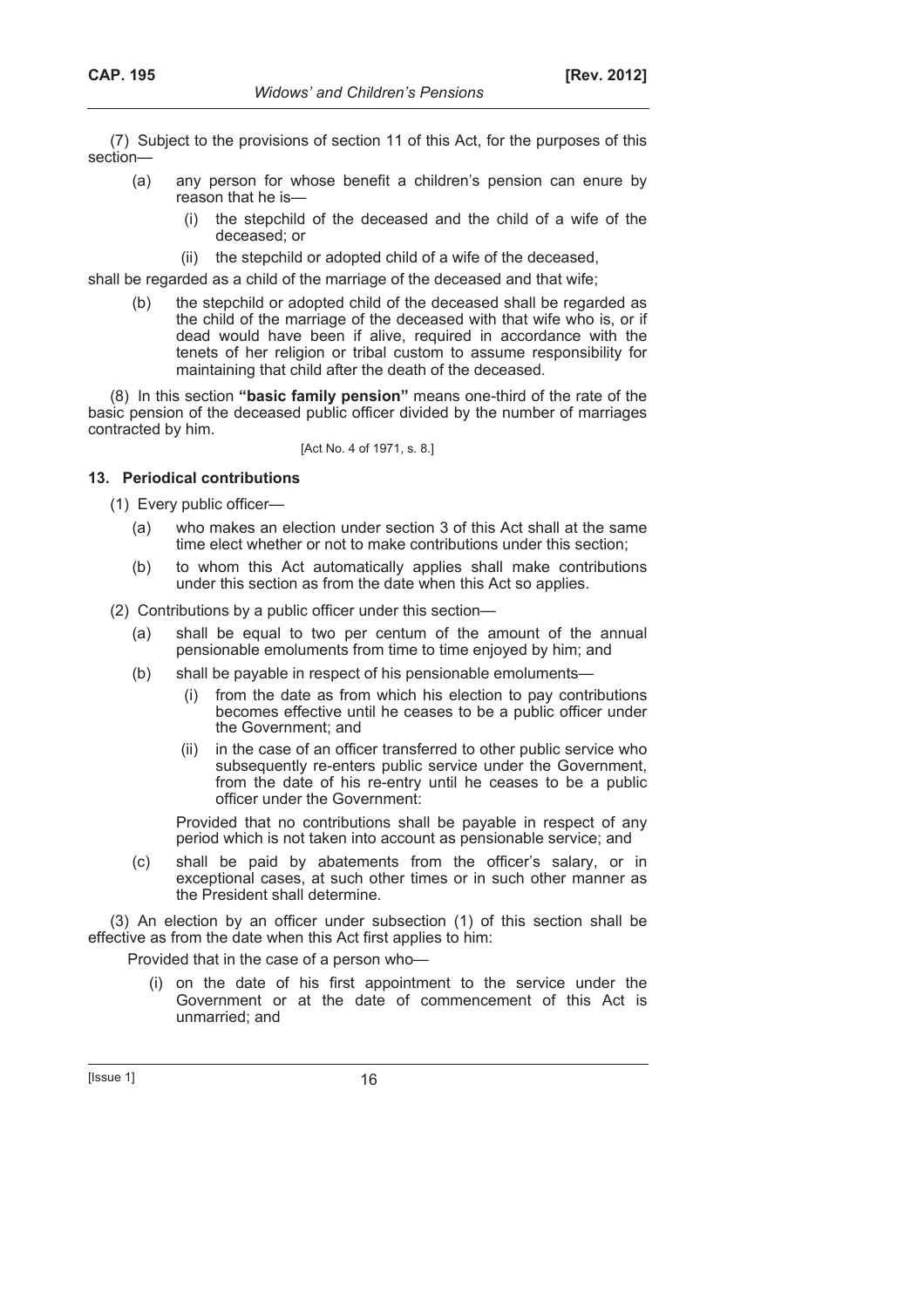- (ii) marries thereafter; and
- (iii) has not already elected under subsection (1) of this section to make contributions under this section,

an election shall be effective as from the first day of the month in which he married.

[Act No. 4 of 1971, s. 9.]

#### **14. Return of periodical contributions**

(1) Subject to the provisions of this section, if—

- (a) where a person who has made periodical contributions ceases to be a public officer, it appears that he has had no wife throughout the period commencing with the date of his first appointment in the service of the Government and terminating on the date when he ceases to be a public officer; or
- (b) a person who has made periodical contributions ceases to be a public officer under such circumstances that he is not eligible for the grant of a pension under the Pensions Act (Cap. 189) and would not have become eligible under the circumstances described in paragraph (b) or paragraph (c) of section 6 of this Act,

the whole of his periodical contributions shall be returned to him or to his legal personal representative.

(2) Where a person who has made periodical contributions ceases to be a public officer in such circumstances that he is eligible only for the grant of a gratuity under the Pensions Act, then, unless he retires from the public service in the circumstances described in section 6(e) of the Pensions Act, he may elect that the whole of his periodical contributions may be returned to him in return for the surrender of such benefits as might enure under this Act to his widow and his or her children.

(3) With effect from 1st March, 1977, if a person who has made periodical contributions has no wife and is without children of pensionable age at the date on which he ceases to be a public officer, there shall be returned to him or his legal personal representative all contributions made by him.

(4) Where any contributions are returned under this section, they may be returned with an addition of one-and-a-quarter per centum of the aggregate amount of the returned contributions for each year and part of a year of service in respect of which the contributions were made.

[Act No. 4 of 1971, s. 10, Act No. 7 of 1977, s. 3.]

#### **15. Contributions by reduction in pension or gratuity**

(1) Subject to the provisions of this Act, where a pension or gratuity under the Pensions Act (Cap. 189) becomes payable to or in respect of a public officer, payment shall be made in respect of contributions due from him under this Act in the form of a reduction—

- (a) in the gratuity, where one is payable; or
- (b) where no such gratuity is payable, or the payment under this section exceeds the gratuity, then to the extent of such excess, in any such pension payable.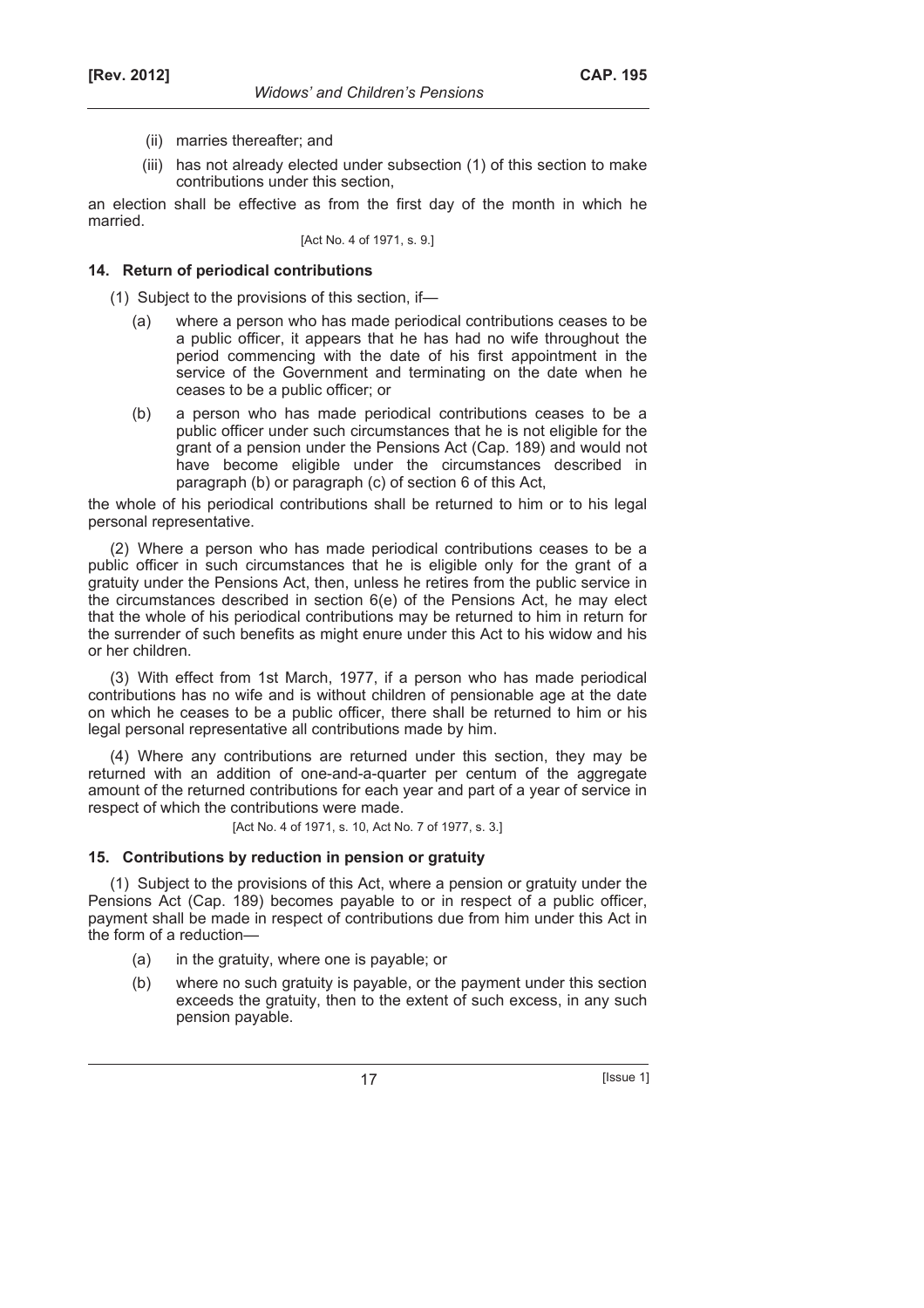- (2) A payment shall not be made under this section where—
	- (a) the public officer has no wife when he ceases to be a public officer and has had no wife throughout the period commencing with the date of his first appointment in the service of the Government and terminating on the date when he ceases to be a public officer; or
	- (b) being a person who has ceased to be a public officer in such circumstances that he is eligible only for the grant of a gratuity and not having retired from the public service in the circumstances described in section 6(e) of the Pensions Act he elects to surrender such benefits as might enure under this Act to his widow and his or her children; or
	- (c) the number of relevant months as defined in subsection (5) of this section is nil.

(3) (a) Where the payment by a public officer under this section takes the form of a reduction in the amount of the pension, it shall be made at the annual rate of two-twenty-fifths of the total amount of the contribution.

(b) Where the payment takes the form of a reduction in gratuity it shall be equivalent to the total amount of the contribution.

(c) For the purposes of this subsection—

**"annual pensionable emoluments"** means the emoluments which would be taken for the purpose of computing the public officer's pension or gratuity in accordance with the provisions of regulation 20 of the Pensions Regulations;

**"the total amount of the contribution"** means the sum equal to onetwelfth of two per centum of the officer's annual pensionable emoluments when he ceased to be a public officer, multiplied by the number of relevant months as defined in subsection (5) of this section.

(4) Where the payment due from a public officer takes the form of a reduction in his pension and that pension ceases under the provisions of either section 13, section 14 or section 15 of the Pensions Act, sums equivalent to those by which the pension would have been reduced had it not ceased, shall be deemed to have been paid on account of the payment due under this Act.

(5) In this section the expression **"the number of relevant months"** means—

- (a) if the public officer has a wife when he ceases to be a public officer, the number of completed months of pensionable service under the Government which he then has;
- (b) if the public officer has no wife when he ceases to be a public officer, the number of completed months of pensionable service under the Government which he had when he last had a wife before that date,

reduced in each case by the number of months, if any, for which periodical contributions have been made by him and are not returnable.

# [Act No. 4 of 1971, s. 11.]

#### **16. Contributions payable in respect of re-employed pensioner**

Where a public officer, whose pension has been suspended under section 11 of the Pensions Act (Cap. 189) or whose earlier public service is taken into

 $[|$ Ssue 1 $]$  18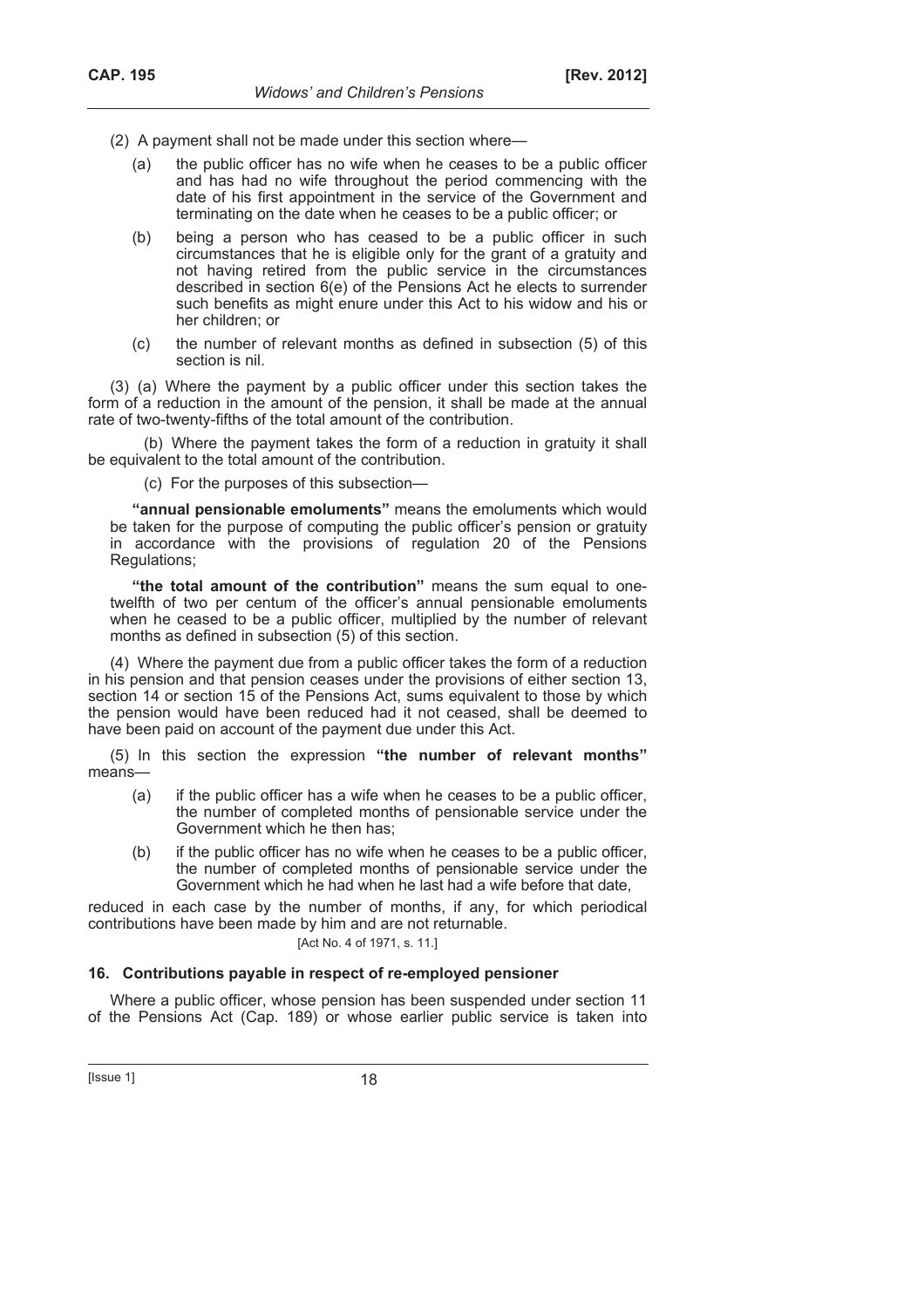account in accordance with regulation 16(2)(b) of the Pensions Regulations, has had a reduction made in the pension or gratuity granted to him under that Act in accordance with section 15 of this Act he shall—

- (a) if such reduction had been made from the aforesaid gratuity, be deemed to have made periodical contributions in respect of the period of his pensionable service taken into account in calculating the amount of such reduction;
- (b) if such reduction had been made from the aforesaid pension, be deemed to have made periodical contributions in respect of that proportion, not exceeding the whole, of his pensionable service taken into account in calculating the amount of such reduction as the actual amount of the contribution paid by way of reduction in pension bears to the total amount of the contribution used in determining the amount of the reduction.

### **17. Information to be furnished**

- (1) Every public officer to whom this Act applies shall—
	- (a) within three months of the day on which this Act first applies to him, notify the authorized officer in writing if he is married, or a widower with children in their period of childhood and full-time education, the date of his marriage and the birth of his and his wife's children;
	- (b) if he marries, notify his marriage to the authorized officer in writing within three months of the marriage;
	- (c) notify the authorized officer within three months of the event—
		- (i) the birth of any child born to him or his wife;
		- (ii) the adoption of any child by him or his wife;
		- (iii) the marriage of any female child during her period of childhood and full-time education;
		- (iv) the death of his wife and the death or adoption of children who are in their period of childhood and full-time education;
		- (v) the annulment or dissolution of his marriage and the date thereof.

(2) The widow of a public officer to whom this Act applies shall notify to the Permanent Secretary to the Treasury in writing within three months of the event—

- (i) the date of the death of the deceased;
- (ii) the birth of any posthumous child;
- (iii) the marriage or cohabitation with any person of any female child during her period of childhood and full-time education;
- (iv) the death of any child during his period of childhood and full-time education;
- (v) her own remarriage, cohabitation with any person or her bankruptcy.

(3) Any person in receipt of a pension in respect of a child under sections 10, 12 and 12A of this Act shall notify the Permanent Secretary to the Treasury in writing within three months of the event—

(i) the death of the child;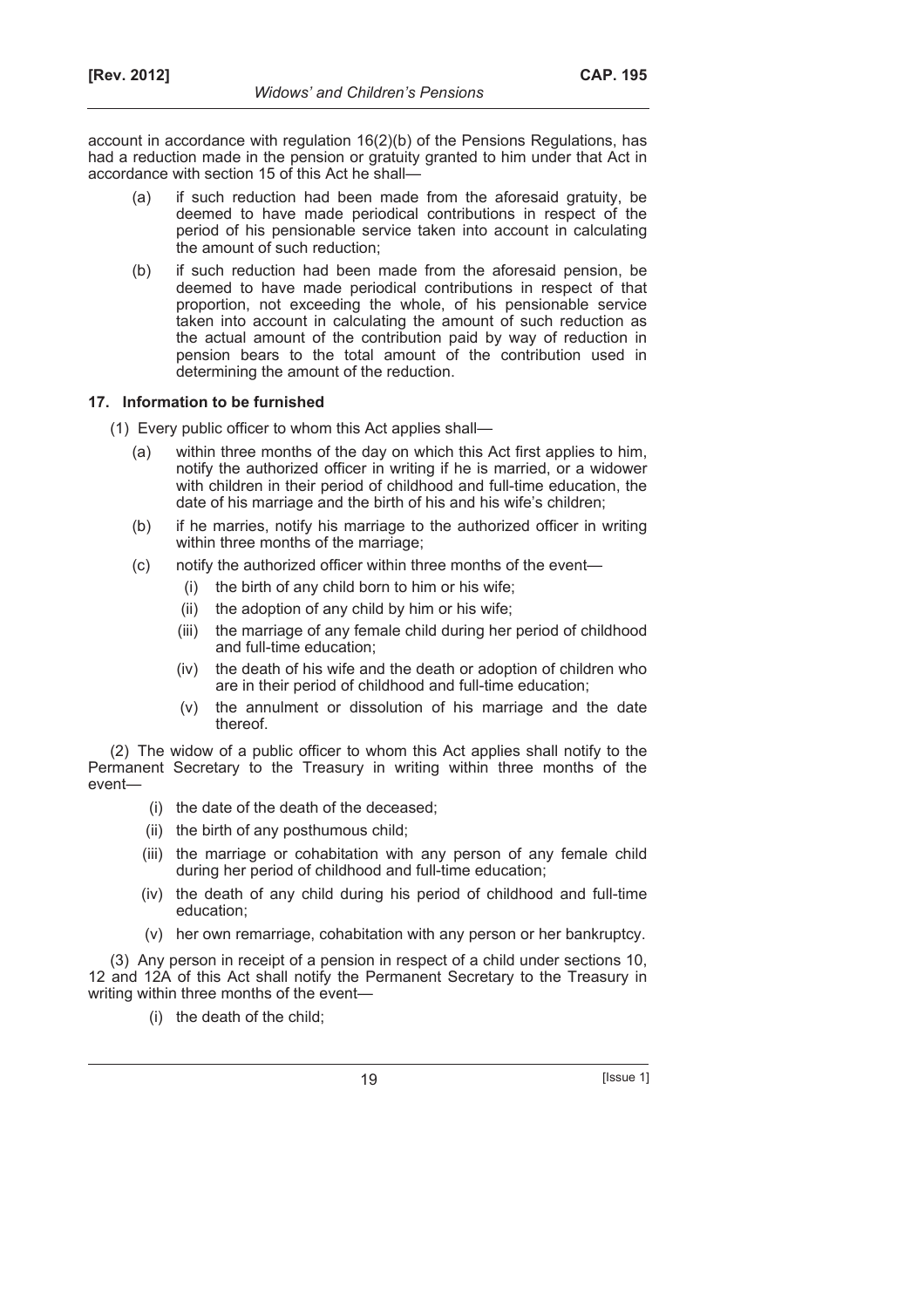(ii) the marriage or cohabitation of the female child during the period of her childhood and full-time education.

(4) Any statement or notice made or given in pursuance of the provisions of this section shall be proved by the production of birth, death or marriage certificates or by affidavit or otherwise to the satisfaction of the Permanent Secretary to the Treasury.

[Act No. 4 of 1971, s. 12.]

#### **18. Penalty for non-compliance**

(1) Any public officer to whom this Act applies, a widow of such officer or any person in receipt of a pension under sections 10, 12 and 12A of this Act, who fails or neglects to comply with any of the requirements of section 17 of this Act, shall, for each default be liable, at the discretion of the President, to pay a fine not exceeding forty shillings, which may be deducted from his salary or from his or her pension or the pension payable, as the case may be.

(2) If any public officer to whom this Act applies, a widow of such officer or any person in receipt of a pension under sections 10, 12 and 12A of this Act makes any false statement respecting any of the particulars required by this Act to be given to the authorized officer, or to the Permanent Secretary to the Treasury, all or any part of the rights or benefits which would or might enure to him or his widow and children under this Act shall be liable to be forfeited at the discretion of the President.

[Act No. 4 of 1971, s. 13.]

#### **19. Mode of making election**

(1) Any election authorized to be made under this Act shall be in writing and shall be made to the authorized officer.

(2) The date of making of the election shall be deemed to be the date of receipt of the written notification of the election by the authorized officer.

(3) After the expiry of any period within which an election under this Act is required to be made, any such election shall be irrevocable.

#### **20. Proof of claims to pension**

The authorized officer may require such proof as he considers desirable that any person who claims to be entitled to a pension under this Act or on behalf of whom such claim is made, is alive and entitled to the pension, and the payment of any pension may be refused until such proof is furnished to the satisfaction of the Permanent Secretary of the Treasury.

#### **21. Pension not to be assigned**

Except as may be expressly provided in this Act, no pension payable, and no rights of any person, under the provisions of this Act shall be assignable or transferable or liable to be attached, sequestered or levied upon for, or in respect of any debt or claims whatsoever.

[Act No. 4 of 1971, s. 14.]

 $[|$  Issue 1 $]$  20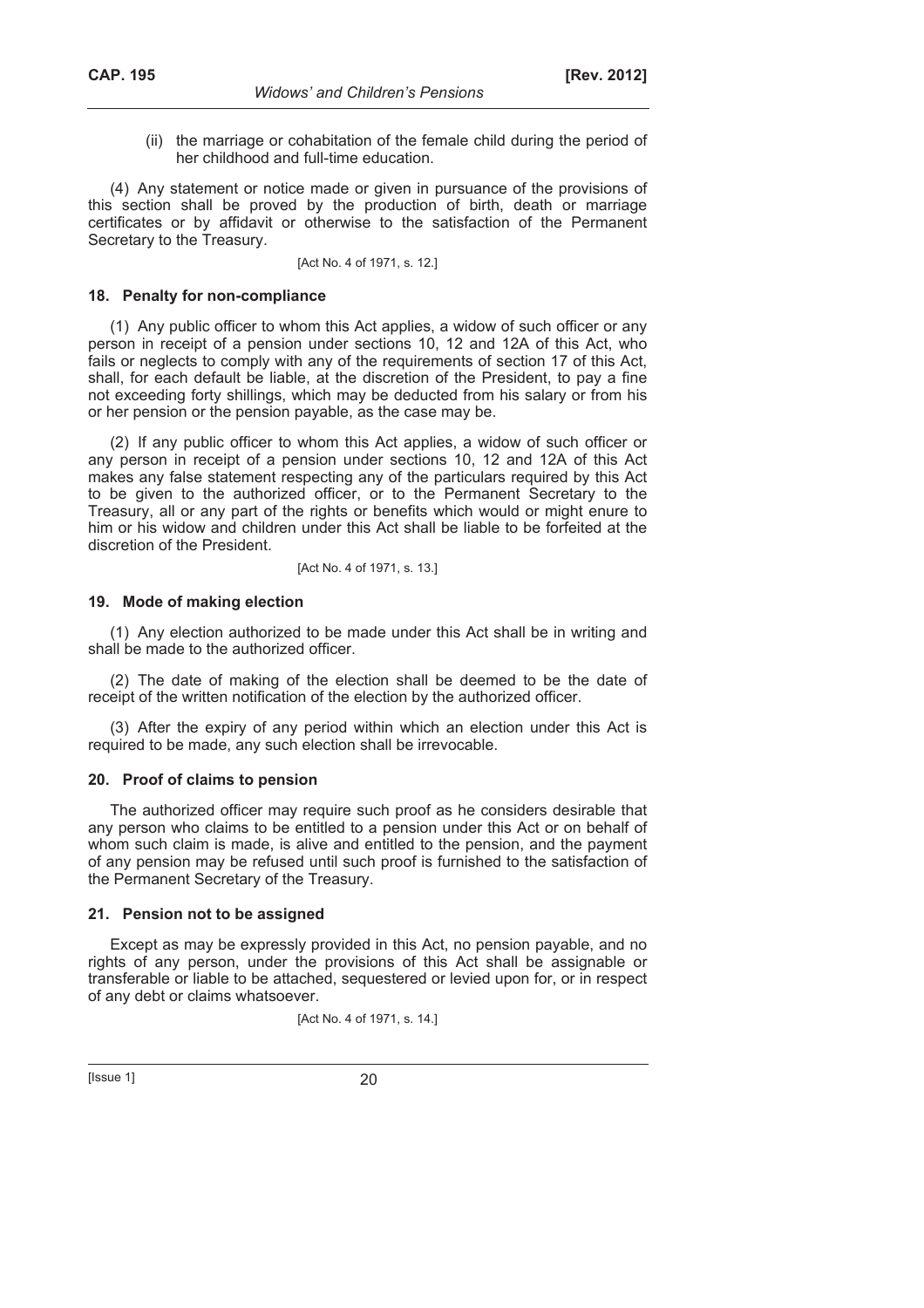### **22. Effect of certain nullity decrees**

Where the marriage of any public officer has been annulled or dissolved by the decree of any competent court, the wife party to such marriage shall for all purposes of this Act be deemed to have died at the date of such decree.

[Act No. 4 of 1971, s. 15.]

### **23. Financial provisions**

- (1) There shall be paid out of the consolidated fund—
	- (a) any pension or return of contribution with or without interest which is payable under or by virtue of this Act;
	- (b) any expenses incurred in the administration of this Act.
- (2) Contributions under this Act shall be paid into the consolidated fund.

### **24. Application of the Schedule to this Act in respect of certain officers**

The supplementary provisions of the Schedule to this Act shall have effect in relation to the contributions to be made by the public officers mentioned therein and to the matters connected therewith.

### **25. Cap. 192, Cap. 193, Cap. 194 to cease to apply to certain public officers**

Subject to the provisions of this Act, the Widows' and Orphans' Pensions Act, the Asiatic Widows' and Orphans' Pension Act and the Asian Officers' Family Pensions Act shall cease to apply to a public officer as from the date on which this Act first applies to him.

### **26. Questions to be determined by the President**

Where any question or dispute exists in relation to any matter arising under this Act such question or dispute may be determined by the President, and the President's decision thereon shall be binding and conclusive on all parties.

**SCHEDULE** 

# [Section 24, Act No. 4 of 1971, s. 16.]

SUPPLEMENTARY PROVISIONS IN RELATION TO CONTRIBUTIONS BY CERTAIN PUBLIC OFFICERS AND MATTERS CONNECTED THEREWITH

Public officers in service under the Government at the date of the commencement of this Act and certain officers subsequently appointed to be public officers under the Government.

**1.** Where—

- (a) a public officer elects under section 3 of this Act that this Act shall apply to him; or
- (b) a person appointed to service under the Government after the date of commencement of this Act or, in the case of a teacher, after the date appointed under section 3(1)(c) of this Act has had previous service under the Government on non-pensionable terms; or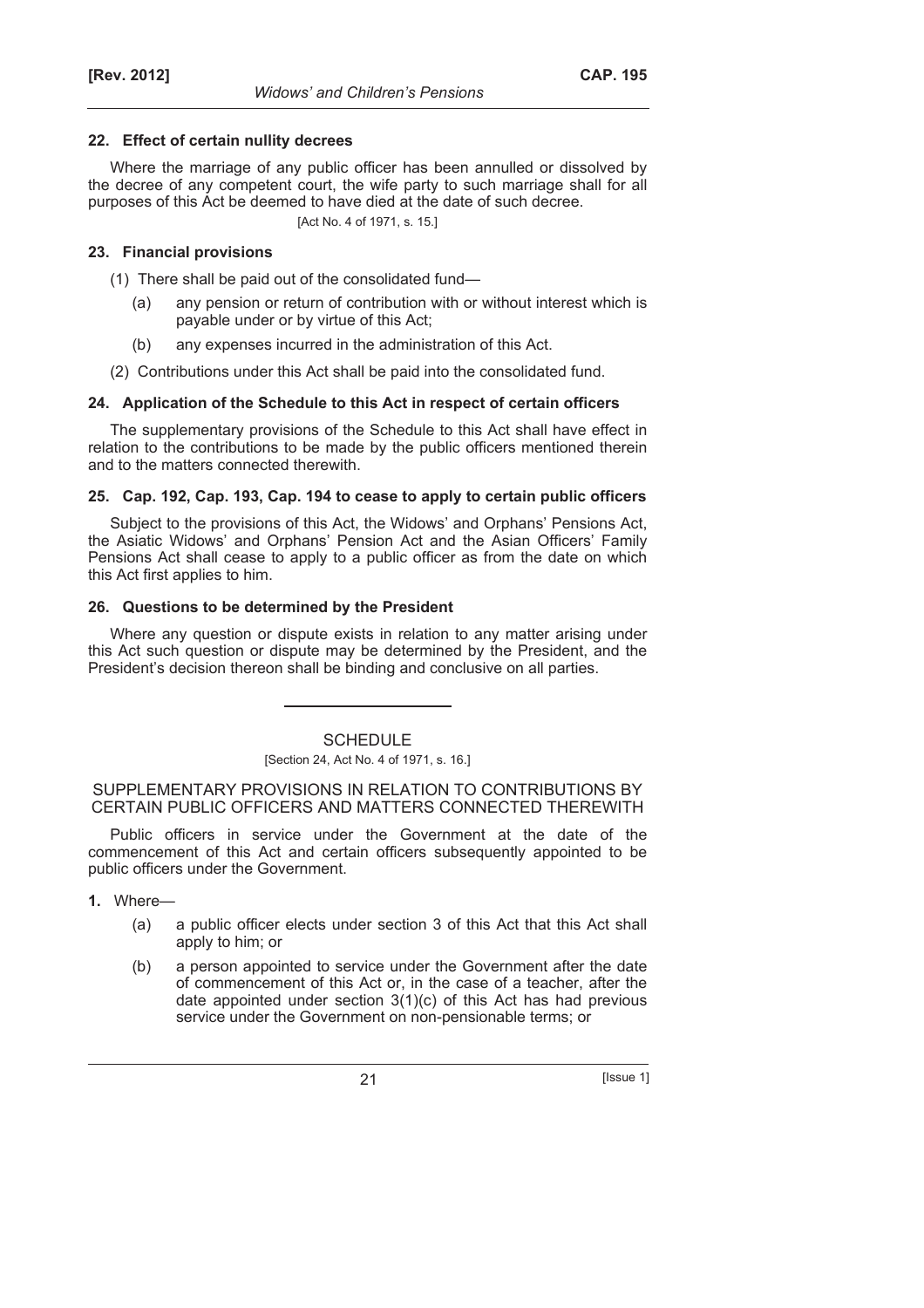(c) a public officer transferred to service under the Government after the commencement of this Act or, in the case of a teacher, after the date appointed under section 3(1)(c) of this Act has had previous service under the Government,

this Act shall be deemed to apply to him as from the date of the commencement of his pensionable service under the Government.

**2.** (a) Subject to the provisions of this Schedule, a public officer mentioned in the preceding paragraph shall elect within three months of the first date on which this Act actually applied to him, whether or not to make a lump sum contribution in respect of the period of pensionable service which he had at first date on which this Act actually applied to him.

(b) The lump sum contribution payable under the preceding paragraph shall be equal to one-twelfth of two per centum of his annual pensionable emoluments ascertained in accordance with regulation 20 of the Pensions Regulations, at the first date on which this Act actually applied to him multiplied by the number of relevant months as defined in subparagraph (e) of this paragraph.

(c) Where a public officer has made a lump sum contribution under this paragraph he shall be deemed to have made periodical contributions in respect of the period of his pensionable service taken into account in calculating the amount of such lump sum contribution.

(d) A lump sum contribution by a public officer under this paragraph shall, within twelve months of the first date on which this Act actually applied to him, or within such extended period as the President may, in exceptional circumstances allow, be paid in such manner as the President may direct.

(e) In this paragraph, the expression **"the number of relevant months"** means the number of complete months of pensionable service under the Government which the public officer had at the date on which this Act first applied to him reduced by the number of complete months of such service in respect of which he has been deemed to have made periodical contributions.

**3.** Where a public officer mentioned in paragraph 1 of this Schedule has, during the whole or any part of his pensionable service under the Government prior to the first date on which this Act actually applied to him, made contributions under the Widows' and Orphans' Pensions Act (Cap. 192), the Asiatic Widows' and Orphans' Pension Act (Cap. 193) or the Asian Officers' Family Pensions Act (Cap. 194) and on the day immediately prior to the date on which this Act applied to him ranked for benefit under the Widows' and Orphans' Pensions Act, the Asiatic Widows' and Orphans' Pensions Act or the Asian Officers' Family Pensions Act, as the case may be, such contributions shall, subject to the provisions of paragraph 4 of this Schedule, be deemed to have been periodical contributions under this Act and the number of relevant months referred to in section 15 of this Act and in paragraph 2 of this Schedule shall be reduced accordingly.

**4.** Where a public officer mentioned in paragraph 1 of this Schedule has, during the whole or any part of his pensionable service under the Government prior to the first date on which this Act actually applied to him, made contributions under section 5(3)(a) of the Widows' and Orphans' Pensions Act or under section 13(2)(a) of the Asian Officers' Family Pensions Act and on the day immediately

[Issue 1] 22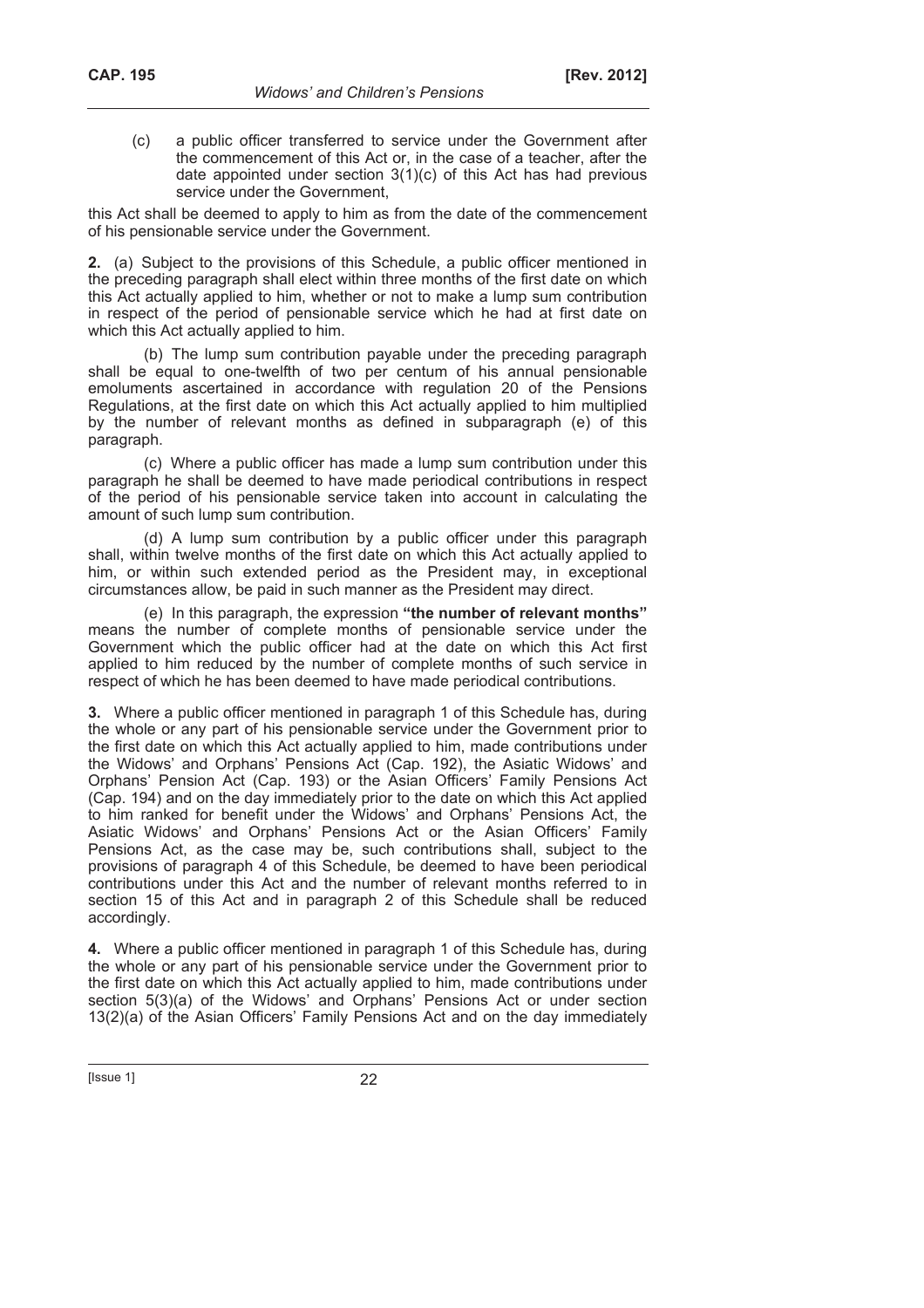prior to the date on which this Act applied to him ranked for benefit under the Widows' and Orphans' Pensions Act or the Asian Officers' Family Pensions Act, as the case may be—

- (a) the amount of the lump sum contribution payable under paragraph 2 of this Schedule;
- (b) that proportion of the amount of the lump sum contribution payable under section 15 of this Act and under paragraph 7 of this Schedule which is attributable to the period of pensionable service under the Government which he had at the first date on which this Act actually applied to him,

shall be reduced by the aggregate amount of the said contributions made by him under the Widows' and Orphans' Pensions Act or the Asian Officers' Family Pensions Act in respect of the period of his pensionable service taken into account in calculating the said amount of the lump sum contribution or the said proportion of such amount, together with the addition of one and one-quarter per centum of such aggregate amount in respect of each year or part of a year in respect of which contributions were made.

**5.** Where in respect of a public officer mentioned in paragraph 1 of this Schedule, who has, during the whole or any part of his pensionable service under the Government prior to the first date on which this Act actually applied to him, made contributions under the Widows' and Orphans' Pensions Act, the Asiatic Widows' and Orphans' Pensions Act or the Asian Officers' Family Pensions Act and on the day immediately prior to the date on which this Act applied to him ranked for benefit under the Widows' and Orphans' Pensions Act, the Asiatic Widows' and Orphans' Pensions Act or the Asian Officers' Family Pensions Act, as the case may be, a return of periodical contributions falls to be made under section 14 of this Act, for the purpose of that section periodical contributions shall include his actual periodical contributions, any lump sum contribution actually paid under paragraph 2 of this Schedule and an amount equal to the aggregate of the contributions made by him under the Widows' and Orphans' Pensions Act, the Asiatic Widows' and Orphans' Pensions Act or the Asian Officers' Family Pensions Act, as the case may be.

**6.** (a) Where a public officer ceases to be a contributor under the Widows' and Orphans' Pensions Act, the Asiatic Widows' and Orphans' Pensions Act or the Asian Officers' Family Pensions Act in accordance with section 25 of this Act he shall be deemed to have surrendered any claim to rank for benefit under any of the aforementioned acts:

Provided that—

 (i) if he was a contributor under the Widows' and Orphans' Pensions Act or the Asian Officers' Family Pensions Act the aggregate rate of any widows' pension and any children's pension payable under this Act shall not at any time be at a lower rate than the rate of pension which would have been payable to his beneficiaries at the date of his death under the Widows' and Orphans' Pensions Act or the Asian Officer's Family Pensions Act, as the case may be, if he had been treated for the purposes of those Acts as having transferred to other public service and as having ceased to contribute under those Acts as from the first date on which this Act actually applied to him;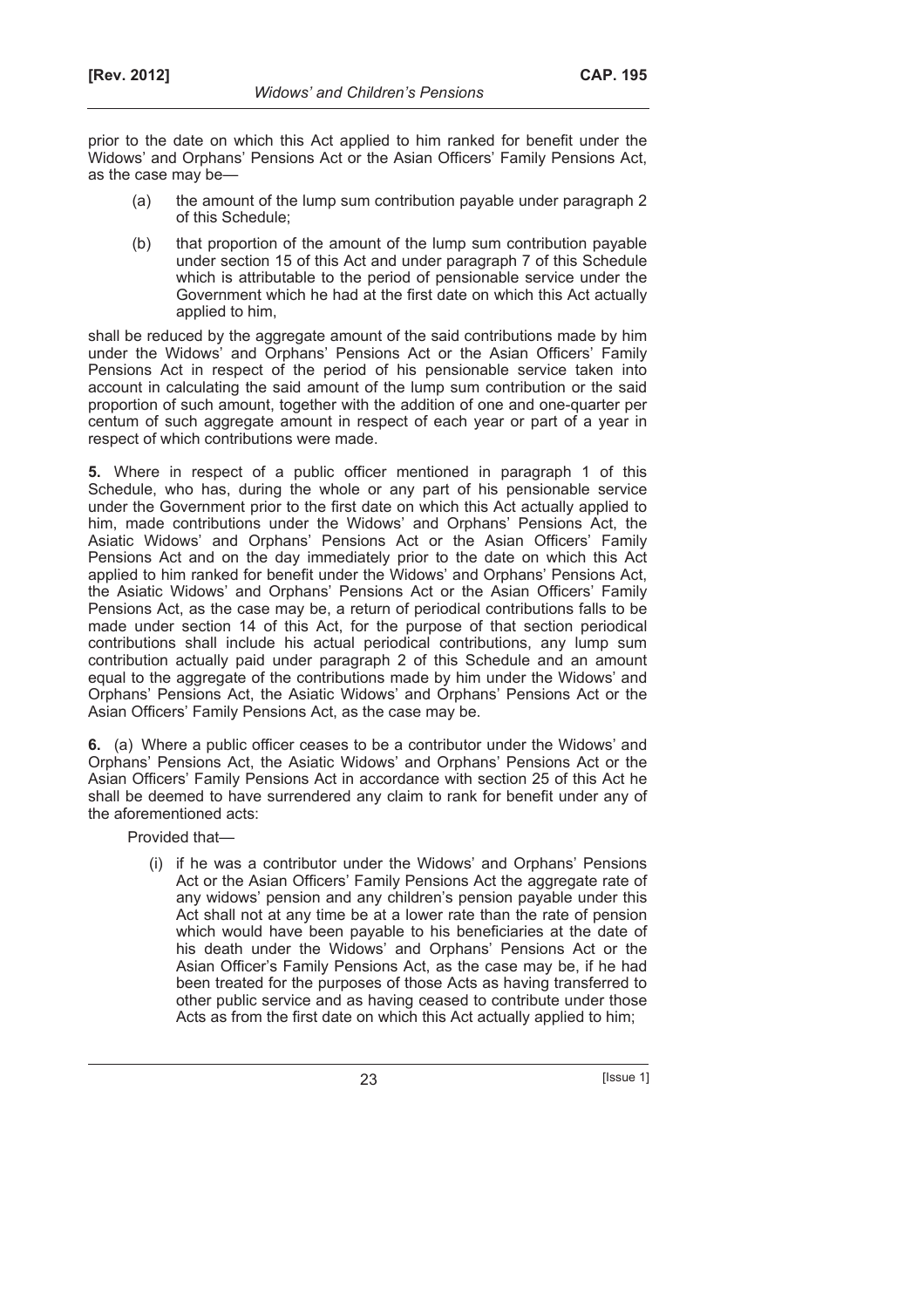(ii) if he was a contributor to the Asiatic Widows' and Orphans' Pensions Act and his death occurs within a period dating from the first date on which this Act actually applied to him equal to one-third of the number of complete months during which he contributed under that Act, the aggregate rate of any widows' pension or any children's pension payable under this Act shall be less than £50 a year.

(b) Where in any case the provisions of the preceding subparagraph fall to be applied—

- (i) if there is only one person to whom a pension is being paid or to whom a pension is to be granted such pension shall be at the higher rate prescribed in the preceding subparagraph;
- (ii) if there are two or more persons to whom pensions are being paid or to whom pensions are to be granted, each person's pension shall be such proportion of the higher rate of pension prescribed in the preceding subparagraph as that person's pension calculated without regard to the preceding subparagraph bears to the aggregate of the persons' pensions calculated without regard to the preceding subparagraph.

(c) For the avoidance of doubt it is hereby declared that the increased widow's pension and the increased children's pension payable under subparagraph (b) of this paragraph shall—

- not be granted unless the full amount of the contribution payable under section 15 of this Act is made to the Permanent Secretary to the Treasury within three months of the date of death of the deceased;
- (ii) be payable in accordance with the provisions of this Act.

# TRANSFERRED PUBLIC OFFICERS

**7.** Where contributions fall to be made by or in respect of a transferred public officer under section 15 of this Act—

 (a) if such contributions fall payable on his retirement from the public service or on his death while in the public service under the Government the amount by which the pension or gratuity payable to or in respect of him under the Pensions Act may be reduced under section 15 of this Act, and under paragraph 2 and 3 of this Schedule shall be such an amount as shall bear the same proportion to the aggregate amount of the contributions which would fall to be made by or in respect of him under section 15 of this Act and under paragraphs 2 and 3 of this Schedule had his service in the Group been wholly in public service under the Government as the aggregate amount of his pensionable emoluments during the number of the relevant months as defined in section 15(5) of this Act and under paragraph 2 of this Schedule, of service under the Government bears to the aggregate amount of his pensionable emoluments during the said relevant months and his service under any scheduled Government;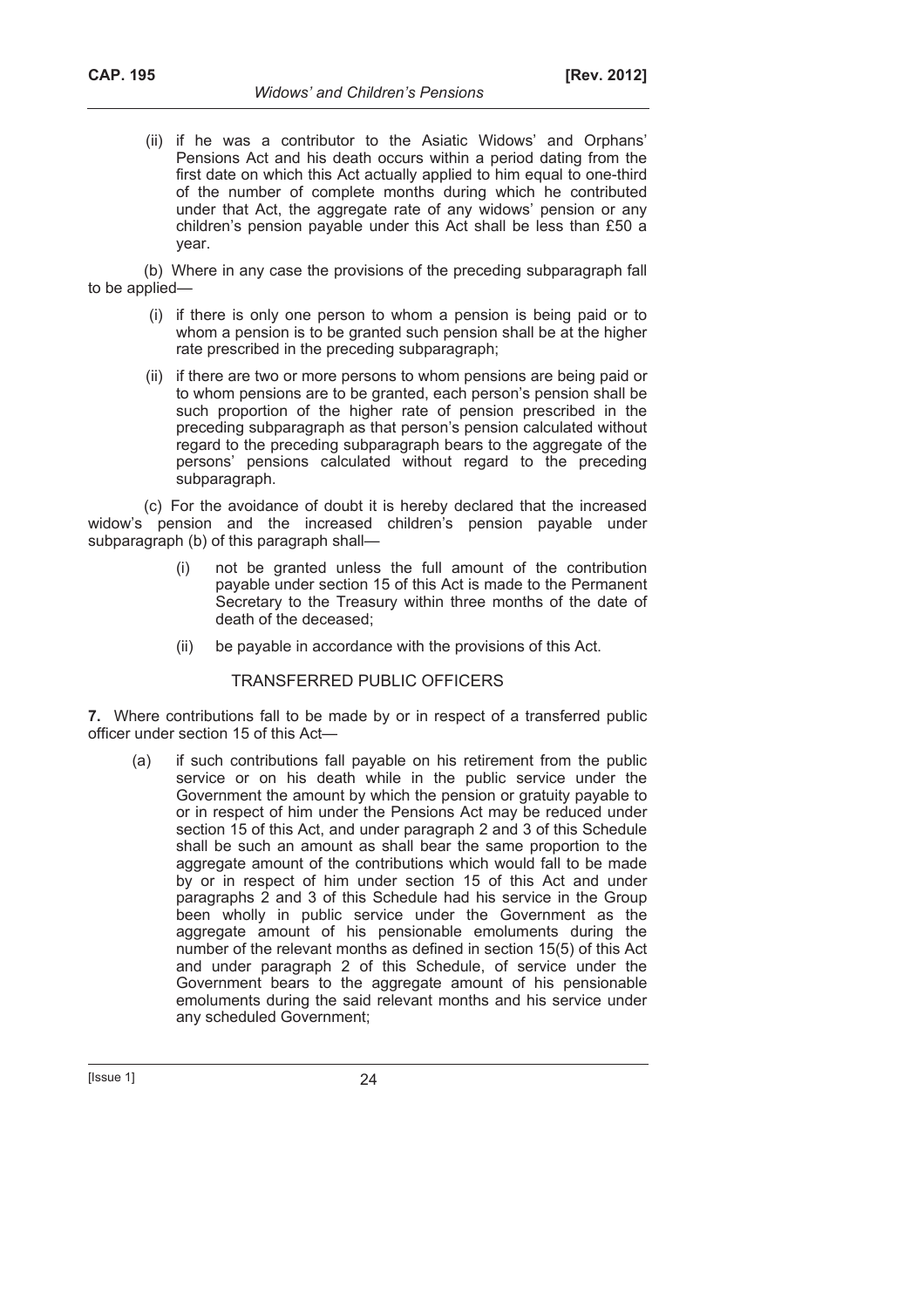President may allow.

Permanent Secretary to the Treasury within three months next following the date of his death or within such extended period as the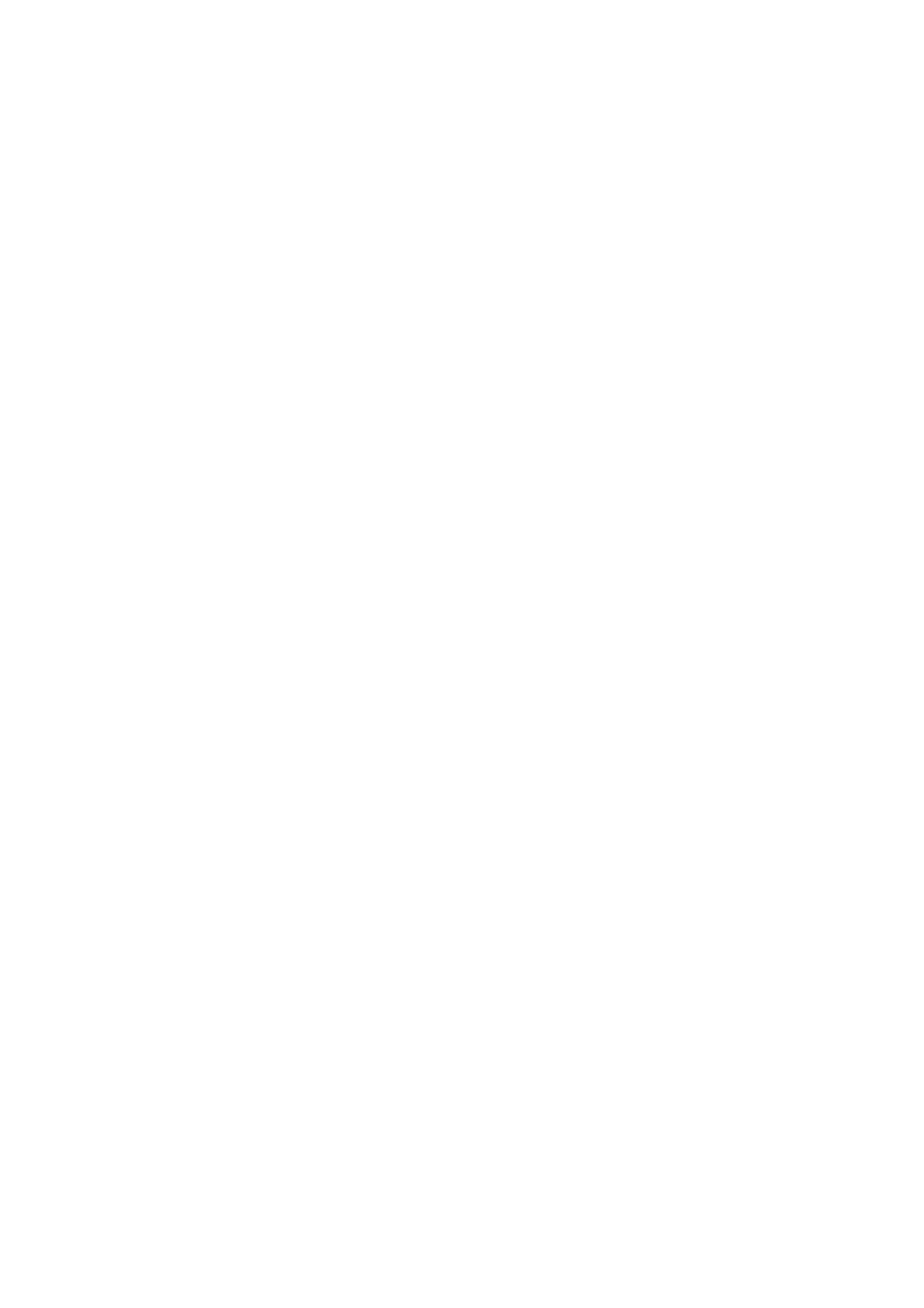*Widows' and Children's Pensions* 

**[Subsidiary]** 

### **CHAPTER 195**

# **WIDOWS' AND CHILDREN'S PENSIONS ACT**

# SUBSIDIARY LEGISLATION

*List of Subsidiary Legislation* 

*Page* 

1. Widows' and Children's Pensions (Application to Teachers) Order, 1971 .. 29

27 [Issue 1]